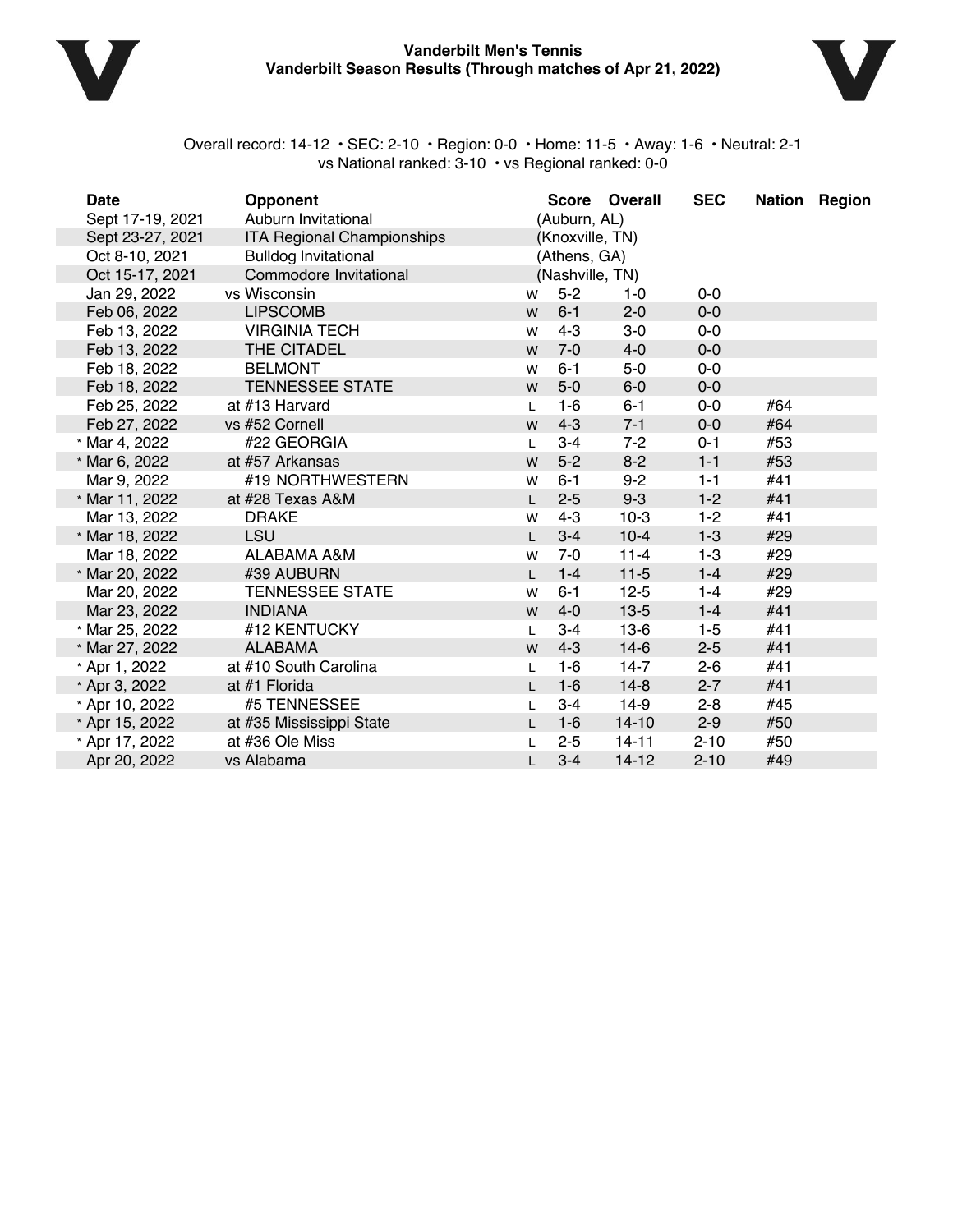

### **Vanderbilt Men's Tennis Vanderbilt Season Statistics (Through matches of Apr 21, 2022)**



#### Overall record: 14-12 • SEC: 2-10 • Region: 0-0 • Home: 11-5 • Away: 1-6 • Neutral: 2-1 vs National ranked: 3-10 • vs Regional ranked: 0-0

|                        |           |           |         |            |                   |               |          |          |                        |          | <b>VS</b> | ranked  |                | Last    |
|------------------------|-----------|-----------|---------|------------|-------------------|---------------|----------|----------|------------------------|----------|-----------|---------|----------------|---------|
| <b>SINGLES</b>         | Overall   | Dual      | Tour    | <b>SEC</b> |                   | 2             | з        | 4        | 5                      | 6        | Nat'l     | Rea'l   | <b>Strk</b>    | 10      |
| Jeremie Casabon        | $11 - 12$ | 7-11      | $4 - 1$ | 1-9        | $- - -$           |               |          |          | 7-10                   | $0 - 7$  | 0-2       | $0 - 0$ | L6             | $2 - 7$ |
| <b>Marcus Ferreira</b> | $17 - 16$ | $13 - 12$ | $4 - 4$ | $3-9$      | $\qquad \qquad -$ | $\cdots$      | 13-9     | $0 - 2$  | $0 - 1$                | $- - -$  | $2 - 5$   | $0 - 0$ | L <sub>6</sub> | $3 - 7$ |
| Max Freeman            | $14 - 17$ | $10 - 13$ | $4 - 4$ | $2 - 10$   | $\frac{1}{2}$     | $\frac{1}{2}$ | $2 - 2$  | $8 - 11$ | $-$ – $-$              | $- - -$  | 1-3       | $0 - 0$ | W1             | $2 - 7$ |
| George Harwell         | $20 - 15$ | $12 - 13$ | $8 - 2$ | $3-9$      | $11 - 13$         | $1 - 0$       | $\cdots$ | $- - -$  | $\qquad \qquad \cdots$ | $\cdots$ | $5 - 14$  | $0 - 0$ | L <sub>3</sub> | $4-6$   |
| Joubert Klopper        | $27 - 12$ | $15-9$    | $12-3$  | $6-5$      | $1 - 0$           | $14-9$        | $- - -$  |          | ---                    | $- - -$  | $5-6$     | 0-0     | L3             | $4 - 5$ |
| Connor Robb-Wilcox     | $2 - 6$   | $0 - 0$   | $2 - 6$ | $0 - 0$    | $- - -$           |               |          |          | ---                    | $\cdots$ | 0-1       | $0 - 0$ | L2             | $2 - 6$ |
| <b>Michael Ross</b>    | $5 - 8$   | $2 - 1$   | $3 - 7$ | $0 - 0$    | $- - -$           |               |          |          | ---                    | $2 - 1$  | 0-0       | $0 - 0$ | Ĺ1             | $4 - 5$ |
| Macsen Sisam           | $15 - 4$  | $8 - 1$   | $7-3$   | $1 - 0$    | $- - -$           |               | ---      | $2 - 0$  | $2 - 0$                | $4 - 1$  | $0 - 0$   | $0 - 0$ | W <sub>8</sub> | $9 - 1$ |
| Siim Troost            | $19 - 12$ | $15 - 7$  | $4-5$   | $9-3$      | $- - -$           | $- - -$       | ---      | 1-1      | 3-2                    | $11 - 4$ | $1-0$     | $0 - 0$ | L1             | $6 - 3$ |
| Totals                 | 130-102   | 82-67     | 48-35   | $25 - 45$  | 12-13             | 5-9           | 15-1     | 11-14    | $12 - 13$              | 17-7     | 14-31     | $0 - 0$ |                |         |
| Percentage             | 560       | 550       | .578    | .357       | .480              | .625          | 577      | .440     | .480                   | 708      | .311      | .000    |                |         |

|                                     |           |           |           |            |          |         |                                                                                                | <b>VS</b> | ranked  |                | Last    |
|-------------------------------------|-----------|-----------|-----------|------------|----------|---------|------------------------------------------------------------------------------------------------|-----------|---------|----------------|---------|
| <b>DOUBLES TEAMS</b>                | Overall   | Dual      | Tour      | <b>SEC</b> |          | 2       | 3                                                                                              | Nat'l     | Reg'l   | <b>Strk</b>    | 10      |
| Max Freeman/George Harwell          | $11 - 13$ | $7-9$     | $4 - 4$   | 1-6        | ---      | 7-9     | $\frac{1}{2}$                                                                                  | $2 - 4$   | $0 - 0$ | L3             | $3 - 7$ |
| Joubert Klopper/Macsen Sisam        | $0 - 1$   | $0 - 0$   | $0 - 1$   | $0 - 0$    | ---      | ---     | $---$                                                                                          | $0 - 0$   | $0 - 0$ | L1             | $0 - 1$ |
| Connor Robb-Wilcox/Michael Ross     | $0 - 1$   | $0 - 0$   | $0 - 1$   | $0 - 0$    | ---      |         | $- - -$                                                                                        | $0 - 0$   | $0 - 0$ | L1             | $0 - 1$ |
| <b>Marcus Ferreira/Michael Ross</b> | $2 - 0$   | $0 - 0$   | $2 - 0$   | $0 - 0$    | ---      |         | $\qquad \qquad \cdots$                                                                         | $0 - 0$   | $0 - 0$ | W <sub>2</sub> | $2 - 0$ |
| Joubert Klopper/Connor Robb-Wilcox  | $4 - 1$   | $0 - 0$   | $4 - 1$   | $0 - 0$    | ---      | ---     | $--$                                                                                           | $0 - 0$   | $0 - 0$ | W <sub>2</sub> | $4 - 1$ |
| Michael Ross/Siim Troost            | $17 - 14$ | $13 - 8$  | $4 - 6$   | $3 - 7$    | $13 - 8$ | $---$   | $\qquad \qquad -$                                                                              | $3-5$     | $0-0$   | L <sub>3</sub> | $5-5$   |
| Marcus Ferreira/Joubert Klopper     | $11 - 5$  | $7-5$     | $4 - 0$   | $1 - 1$    | ---      | $2 - 0$ | $5-5$                                                                                          | $0 - 1$   | $0 - 0$ | L1             | $5-5$   |
| Jeremie Casabon/Connor Robb-Wilcox  | $0 - 1$   | $0 - 0$   | $0 - 1$   | $0 - 0$    | ---      | ---     | $---$                                                                                          | $0 - 0$   | $0 - 0$ | L1             | $0 - 1$ |
| Connor Robb-Wilcox/Macsen Sisam     | $2 - 0$   | $0 - 0$   | $2 - 0$   | $0 - 0$    | ---      | $- - -$ | $\frac{1}{2} \left( \frac{1}{2} \right) \left( \frac{1}{2} \right) \left( \frac{1}{2} \right)$ | $0 - 0$   | $0 - 0$ | W <sub>2</sub> | $2 - 0$ |
| Jeremie Casabon/Macsen Sisam        | $4 - 2$   | $4 - 2$   | $0 - 0$   | $2 - 2$    | ---      | $- - -$ | $4 - 2$                                                                                        | $0 - 0$   | $0 - 0$ | L1             | $4 - 2$ |
| Jeremie Casabon/George Harwell      | $1 - 1$   | $1 - 1$   | $0 - 0$   | $0 - 1$    | ---      | 1-1     | $---$                                                                                          | $0 - 0$   | $0 - 0$ | L1             | $1 - 1$ |
| George Harwell/Joubert Klopper      | $1 - 1$   | $1 - 1$   | $0 - 0$   | $1 - 1$    | ---      | $1 - 1$ | $\qquad \qquad -$                                                                              | $0 - 0$   | $0 - 0$ | L1             | $1 - 1$ |
| Jeremie Casabon/Michael Ross        | $2 - 1$   | $2 - 1$   | $0 - 0$   | $1 - 1$    | ---      | $- - -$ | $2 - 1$                                                                                        | $0 - 0$   | $0 - 0$ | W1             | $2 - 1$ |
| Macsen Sisam/Siim Troost            | $2 - 0$   | $2 - 0$   | $0 - 0$   | $1 - 0$    | $2 - 0$  | $- - -$ | $\qquad \qquad -$                                                                              | $2 - 0$   | $0 - 0$ | W <sub>2</sub> | $2 - 0$ |
| Totals                              | $57 - 41$ | $37 - 27$ | $20 - 14$ | $10 - 19$  | 15-8     | -1      | $11 - 8$                                                                                       | $7 - 10$  | $0 - 0$ |                |         |
| Percentage                          | .582      | .578      | .588      | .345       | .652     | .500    | .579                                                                                           | .412      | .000    |                |         |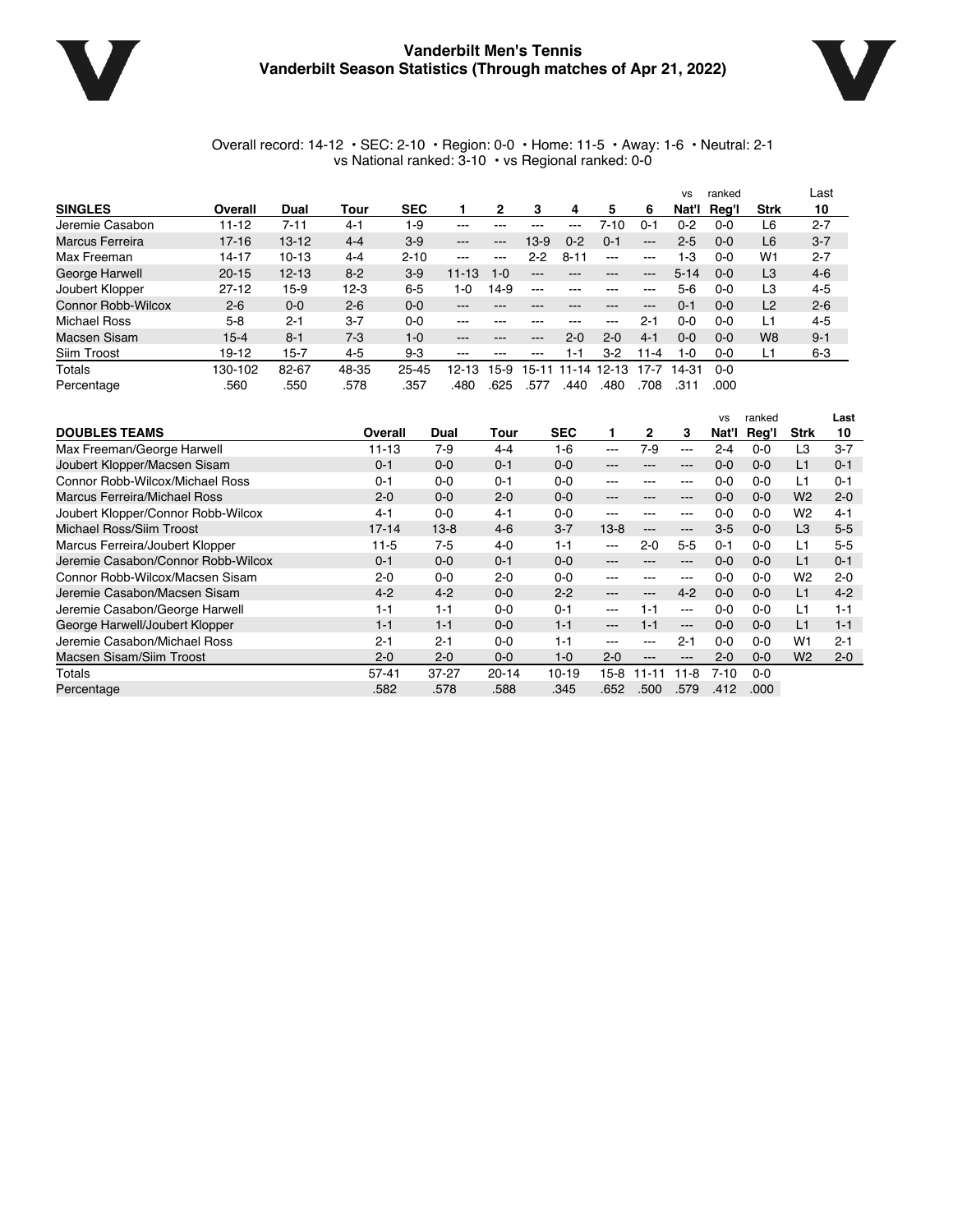

### **Vanderbilt Men's Tennis Vanderbilt Season Statistics (Through matches of Apr 21, 2022)**



| <b>Date</b>      | Opponent                          |              | <b>Score</b>    | Overall   | <b>SEC</b> | Nat'l | Reg'l |
|------------------|-----------------------------------|--------------|-----------------|-----------|------------|-------|-------|
| Sept 17-19, 2021 | Auburn Invitational               |              | (Auburn, AL)    |           |            |       |       |
| Sept 23-27, 2021 | <b>ITA Regional Championships</b> |              | (Knoxville, TN) |           |            |       |       |
| Oct 8-10, 2021   | <b>Bulldog Invitational</b>       |              | (Athens, GA)    |           |            |       |       |
| Oct 15-17, 2021  | Commodore Invitational            |              | (Nashville, TN) |           |            |       |       |
| Jan 29, 2022     | vs Wisconsin                      | w            | $5-2$           | $1 - 0$   | $0 - 0$    |       |       |
| Feb 06, 2022     | <b>LIPSCOMB</b>                   | W            | $6 - 1$         | $2 - 0$   | $0 - 0$    |       |       |
| Feb 13, 2022     | <b>VIRGINIA TECH</b>              | w            | $4 - 3$         | $3-0$     | $0-0$      |       |       |
| Feb 13, 2022     | THE CITADEL                       | W            | $7-0$           | $4 - 0$   | $0 - 0$    |       |       |
| Feb 18, 2022     | <b>BELMONT</b>                    | w            | $6 - 1$         | 5-0       | $0 - 0$    |       |       |
| Feb 18, 2022     | <b>TENNESSEE STATE</b>            | W            | $5-0$           | $6-0$     | $0 - 0$    |       |       |
| Feb 25, 2022     | at #13 Harvard                    | L            | $1-6$           | $6 - 1$   | $0 - 0$    | #64   |       |
| Feb 27, 2022     | vs #52 Cornell                    | W            | $4 - 3$         | $7 - 1$   | $0 - 0$    | #64   |       |
| * Mar 4, 2022    | #22 GEORGIA                       | L            | $3 - 4$         | $7-2$     | $0 - 1$    | #53   |       |
| * Mar 6, 2022    | at #57 Arkansas                   | W            | $5 - 2$         | $8 - 2$   | $1 - 1$    | #53   |       |
| Mar 9, 2022      | #19 NORTHWESTERN                  | w            | $6 - 1$         | $9 - 2$   | $1 - 1$    | #41   |       |
| * Mar 11, 2022   | at #28 Texas A&M                  | L            | $2 - 5$         | $9-3$     | $1 - 2$    | #41   |       |
| Mar 13, 2022     | <b>DRAKE</b>                      | W            | $4 - 3$         | $10-3$    | $1-2$      | #41   |       |
| * Mar 18, 2022   | <b>LSU</b>                        | $\mathbf{I}$ | $3 - 4$         | $10 - 4$  | $1-3$      | #29   |       |
| Mar 18, 2022     | <b>ALABAMA A&amp;M</b>            | W            | $7-0$           | $11 - 4$  | $1-3$      | #29   |       |
| * Mar 20, 2022   | #39 AUBURN                        | L.           | $1 - 4$         | $11 - 5$  | $1 - 4$    | #29   |       |
| Mar 20, 2022     | <b>TENNESSEE STATE</b>            | w            | $6 - 1$         | $12 - 5$  | $1 - 4$    | #29   |       |
| Mar 23, 2022     | <b>INDIANA</b>                    | W            | $4 - 0$         | $13-5$    | $1 - 4$    | #41   |       |
| * Mar 25, 2022   | #12 KENTUCKY                      |              | $3 - 4$         | $13-6$    | $1-5$      | #41   |       |
| * Mar 27, 2022   | <b>ALABAMA</b>                    | W            | $4 - 3$         | $14-6$    | $2 - 5$    | #41   |       |
| * Apr 1, 2022    | at #10 South Carolina             | L            | $1 - 6$         | $14 - 7$  | $2 - 6$    | #41   |       |
| * Apr 3, 2022    | at #1 Florida                     | L            | $1-6$           | $14 - 8$  | $2 - 7$    | #41   |       |
| * Apr 10, 2022   | #5 TENNESSEE                      |              | $3 - 4$         | $14-9$    | $2 - 8$    | #45   |       |
| * Apr 15, 2022   | at #35 Mississippi State          | L            | $1-6$           | $14 - 10$ | $2 - 9$    | #50   |       |
| * Apr 17, 2022   | at #36 Ole Miss                   |              | $2-5$           | $14 - 11$ | $2 - 10$   | #50   |       |
| Apr 20, 2022     | vs Alabama                        |              | $3 - 4$         | $14 - 12$ | $2 - 10$   | #49   |       |

|                     |           |           |           |            |         |              |         | <b>VS</b> | ranked  |
|---------------------|-----------|-----------|-----------|------------|---------|--------------|---------|-----------|---------|
| <b>DOUBLES</b>      | Overall   | Dual      | Tour      | <b>SEC</b> |         | $\mathbf{2}$ | 3       | Nat'l     | Reg'l   |
| George Harwell      | $13 - 15$ | $9 - 11$  | 4-4       | $2 - 8$    | $---$   | $9 - 11$     | $---$   | $2 - 4$   | $0-0$   |
| Joubert Klopper     | 16-8      | 8-6       | $8 - 2$   | $2 - 2$    | $---$   | $3 - 1$      | 5-5     | $0 - 1$   | $0-0$   |
| Marcus Ferreira     | 13-5      | 7-5       | 6-0       | $1 - 1$    | ---     | $2 - 0$      | $5 - 5$ | $0 - 1$   | 0-0     |
| <b>Michael Ross</b> | $21 - 16$ | 15-9      | $6 - 7$   | 4-8        | 13-8    | $---$        | $2 - 1$ | 3-5       | 0-0     |
| Max Freeman         | 11-13     | 7-9       | $4 - 4$   | 1-6        | ---     | 7-9          | $--$    | $2 - 4$   | 0-0     |
| Connor Robb-Wilcox  | 6-3       | 0-0       | 6-3       | $0 - 0$    | ---     | ---          | ---     | $0 - 0$   | $0-0$   |
| Macsen Sisam        | 8-3       | $6 - 2$   | 2-1       | $3-2$      | $2 - 0$ | $---$        | $4 - 2$ | $2 - 0$   | $0-0$   |
| Siim Troost         | 19-14     | 15-8      | 4-6       | $4 - 7$    | 15-8    | ---          | $--$    | $5 - 5$   | $0-0$   |
| Jeremie Casabon     | 7-5       | 7-4       | 0-1       | $3 - 4$    | ---     | 1-1          | 6-3     | 0-0       | 0-0     |
|                     | $57 - 41$ | $37 - 27$ | $20 - 14$ | 10-19      | $15-8$  | 11-11        | 11-8    | 7-10      | $0 - 0$ |
| Percentage          | 582       | .578      | .588      | .345       | .652    | .500         | .579    | .412      | .000    |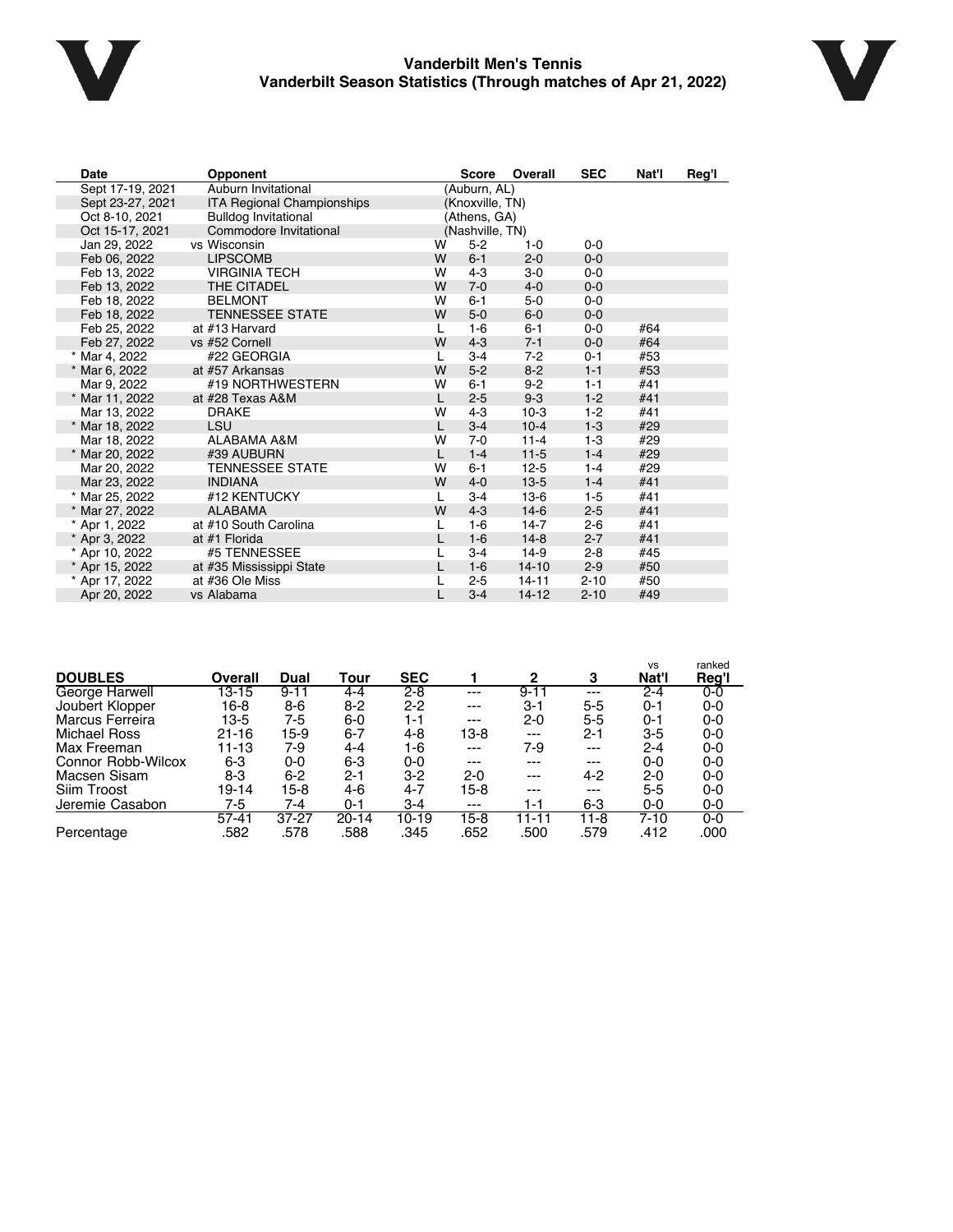



|                |                          |              |              |   |              | <b>Singles</b> |              |              |              |   | <b>Doubles</b> |              |
|----------------|--------------------------|--------------|--------------|---|--------------|----------------|--------------|--------------|--------------|---|----------------|--------------|
| <b>Date</b>    | <b>Opponent</b>          |              | <b>Score</b> | 1 | $\mathbf{2}$ | 3              | 4            | 5            | 6            | 1 | $\mathbf 2$    | 3            |
| Jan 29, 2022   | vs Wisconsin             | W            | $5-2$        | W | W            | W              | W            | $\mathbf{I}$ |              | u | W              | W            |
| Feb 06, 2022   | <b>LIPSCOMB</b>          | W            | $6 - 1$      | W | W            | W              | W            |              | W            | W | W              | W            |
| Feb 13, 2022   | <b>VIRGINIA TECH</b>     | W            | $4 - 3$      | L | W            | W              | W            | L            | L            | W | W              | $\mathsf{u}$ |
| Feb 13, 2022   | THE CITADEL              | W            | $7 - 0$      | W | W            | W              | W            | W            | W            | W | W              | W            |
| Feb 18, 2022   | <b>BELMONT</b>           | W            | $6 - 1$      | W | W            | W              |              | W            | W            | W |                | W            |
| Feb 18, 2022   | <b>TENNESSEE STATE</b>   | W            | $5-0$        | u | W            | W              | W            | W            | u            | W | W              | W            |
| Feb 25, 2022   | at #13 Harvard           | L            | $1 - 6$      | L |              | L              | L            | W            | L            | L | W              | L            |
| Feb 27, 2022   | vs #52 Cornell           | W            | $4 - 3$      | W |              | L              | W            | W            | W            | u |                | L            |
| * Mar 4, 2022. | #22 GEORGIA              | L            | $3 - 4$      | L |              | L              | W            | W            | W            | W |                | L            |
| * Mar 6, 2022. | at #57 Arkansas          | W            | $5 - 2$      | L | W            | W              | W            | L            | W            | L | W              | W            |
| Mar 9, 2022.   | #19 NORTHWESTERN         | W            | $6 - 1$      | L | W            | W              | W            | W            | W            | W | W              | $\mathsf{u}$ |
| * Mar 11, 2022 | at #28 Texas A&M         | $\mathsf{L}$ | $2 - 5$      | L | W            | W              |              | $\mathbf{I}$ | L            | L |                | $\mathsf{u}$ |
| Mar 13, 2022   | <b>DRAKE</b>             | W            | $4 - 3$      | W |              | W              |              | W            | W            | W |                | L            |
| * Mar 18, 2022 | LSU                      | L            | $3 - 4$      | L | W            | L              |              | $\mathbf{L}$ | W            | W |                | W            |
| Mar 18, 2022   | ALABAMA A&M              | W            | $7 - 0$      | W | W            | W              | W            | W            | W            | W | u              | W            |
| * Mar 20, 2022 | #39 AUBURN               | L.           | $1 - 4$      | W | u            | L              |              | $\mathbf{u}$ | L            | L | $\mathbf{u}$   | L            |
| Mar 20, 2022   | <b>TENNESSEE STATE</b>   | W            | $6 - 1$      | W | W            | W              | W            | W            | L            | W | W              | $\mathsf{u}$ |
| Mar 23, 2022   | <b>INDIANA</b>           | W            | $4 - 0$      | W | u.           | Wr             | $\mathbf{u}$ | W            | $\mathbf{u}$ | W | W              | L            |
| * Mar 25, 2022 | #12 KENTUCKY             | L            | $3 - 4$      | W | W            | L              |              |              | W            | L |                | $\mathsf{u}$ |
| * Mar 27, 2022 | <b>ALABAMA</b>           | W            | $4 - 3$      | L | W            | W              |              |              | W            | W | u              | W            |
| * Apr 1, 2022. | at #10 South Carolina    | L            | $1-6$        | L |              |                |              |              | W            | L |                | L            |
| * Apr 3, 2022. | at #1 Florida            | L.           | $1-6$        | L |              |                |              |              | W            | L |                | $\mathsf{u}$ |
| * Apr 10, 2022 | #5 TENNESSEE             |              | $3 - 4$      | W | W            | L              |              |              | W            | L |                | u            |
| * Apr 15, 2022 | at #35 Mississippi State | L.           | $1 - 6$      | L |              |                |              |              | L            | u | W              | W            |
| * Apr 17, 2022 | at #36 Ole Miss          | L            | $2 - 5$      | L |              |                |              | W            | W            | W |                | L            |
| Apr 20, 2022   | vs Alabama               | L            | $3 - 4$      |   |              | W              |              | L            | W            | W | $\mathbf{u}$   | W            |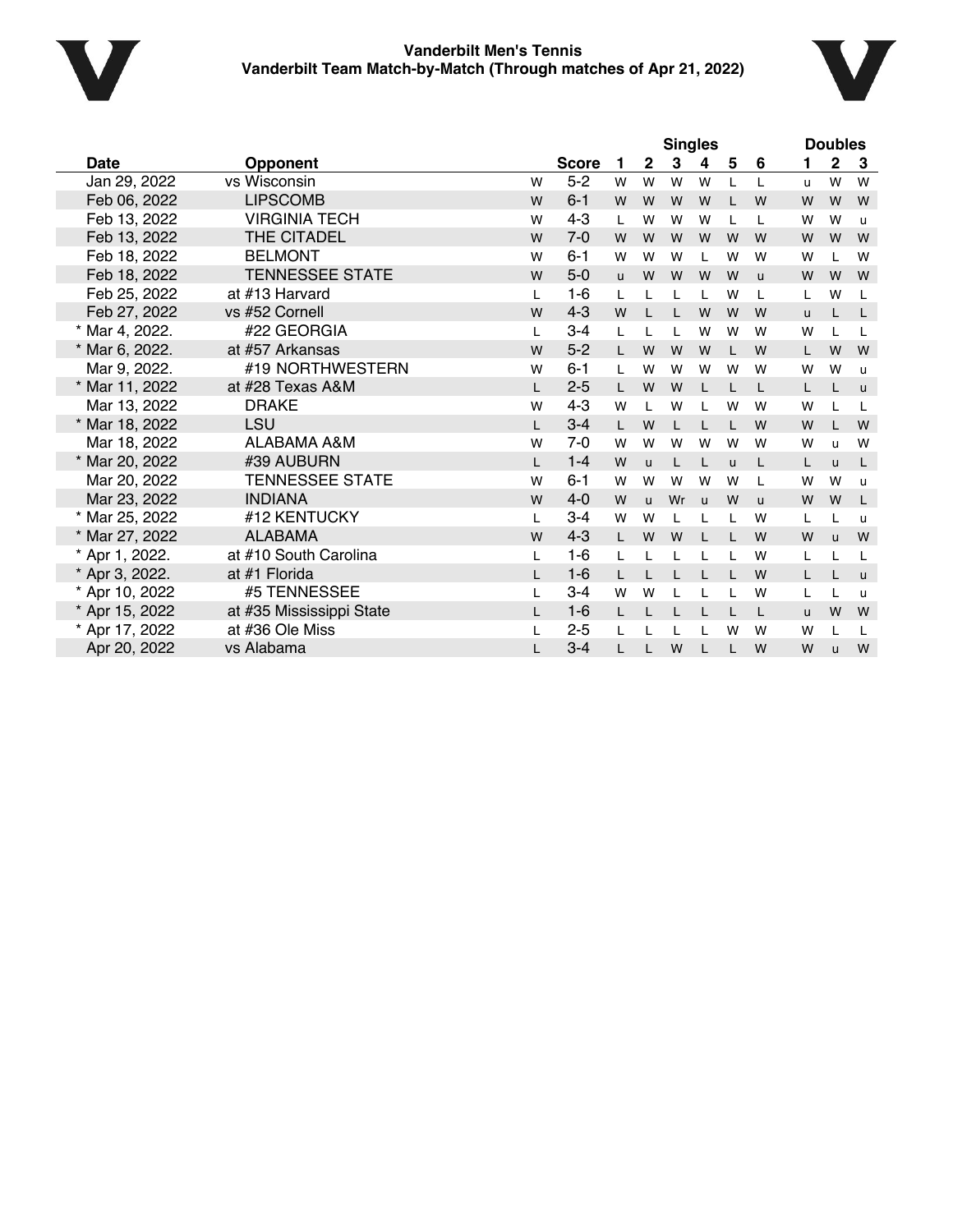



#### **Jeremie Casabon**

|         | <b>SINGLES</b>          |                    | <b>Team/School</b>                    |                |                          | Pos Opponent (Rank Nat/Reg)        |                 |      | <b>Singles score</b>           |
|---------|-------------------------|--------------------|---------------------------------------|----------------|--------------------------|------------------------------------|-----------------|------|--------------------------------|
|         | Sept 23-27              |                    | vs Lipscomb                           |                |                          | <b>SALAS TULLA, Carlos</b>         | Won 6-2, 6-1    |      |                                |
|         | Sept 23-27              |                    | vs Butler                             |                |                          | Drew Michael                       |                 |      | Won 7-6 (7-4), 6-3             |
|         | Sept 23-27              |                    | vs Purdue                             |                |                          | Gabriele Brancatelli               |                 |      | Won 4-6, 6-2, 6-4              |
|         | Sept 23-27              |                    | vs Belmont                            |                |                          | lan Cruz                           | Won 6-3, 7-6    |      |                                |
|         | Sept 23-27              |                    | vs Tennessee                          |                |                          | Shunsuke Mitsui                    | Lost 1-6, 0-6   |      |                                |
|         | Feb 06, 2022            |                    | Lipscomb                              |                | 5                        | MESQUIDA, Alex                     |                 |      | Lost 6-7 (12-14), 6-7 (5-7)    |
|         | Feb 13, 2022            |                    | Virginia Tech                         |                | 5                        | Alberto Orso                       | Lost 2-6, 0-6   |      |                                |
|         | Feb 18, 2022            |                    | Belmont                               |                | 5                        | Taisei Miyamoto                    | Won 7-5, 7-5    |      |                                |
|         |                         |                    | Feb 25, 2022 at #13 Harvard           |                | 5                        | Daniel Milavsky                    |                 |      | Won 6-1, 6-7 (7-9), 10-8       |
|         |                         |                    | Feb 27, 2022 vs #52 Cornell           |                | 5                        | Adit Sinha                         | Won 7-5, 6-2    |      |                                |
| $\star$ | Mar 4, 2022             |                    | #22 Georgia                           |                | 5                        | <b>Thomas Paulsell</b>             |                 |      | Won 3-6, 6-2, 6-3              |
|         | Mar 6, 2022             |                    | at #57 Arkansas                       |                | 5                        | <b>Melvin Manuel</b>               |                 |      | Lost 3-6, 6-3, 3-6             |
|         | Mar 9, 2022             |                    | #19 Northwestern                      |                | 5                        | Felix Nordby                       | Won 6-3, 6-2    |      |                                |
|         |                         |                    | Mar 11, 2022 at #28 Texas A&M         |                | 5                        | Giulio Perego                      | Lost 3-6, 2-6   |      |                                |
|         | Mar 13, 2022            |                    | <b>Drake</b>                          |                | 5                        | Markus Bolin                       | Won 6-4, 6-0    |      |                                |
|         | Mar 18, 2022            |                    | LSU                                   |                | 5                        | Joao Graca                         |                 |      | Lost 7-6 (9-7), 6-7 (4-7), 3-6 |
| $\star$ | Mar 20, 2022            |                    | #39 Auburn                            |                | 5                        | Will Nolan                         |                 |      | 7-6 (7-5), 5-3, unfinished     |
|         | Mar 23, 2022            |                    | Indiana                               |                | 5                        | Ilya Tiraspolsky                   | Won 6-1, 6-2    |      |                                |
| $\star$ | Mar 25, 2022            |                    | #12 Kentucky                          |                | 5                        | Joshua Lapadat (95/-)              |                 |      | Lost 2-6, 6-3, 1-6             |
| $\star$ | Mar 27, 2022            |                    | Alabama                               |                | 5                        | Juan Martin                        | Lost 2-6, 4-6   |      |                                |
| $\star$ | Apr 1, 2022             |                    | at #10 South Carolina                 |                | 5                        | James Story                        | Lost 4-6, 5-7   |      |                                |
|         | Apr 3, 2022             |                    | at #1 Florida                         |                | 5                        | Josh Goodger (120/-)               | Lost $2-6, 3-6$ |      |                                |
| $\star$ | Apr 10, 2022            |                    | #5 Tennessee                          |                | 5                        | Angel Diaz                         | Lost 0-6, 1-6   |      |                                |
|         |                         |                    | Apr 15, 2022 at #35 Mississippi State |                | 6                        | Davide Tortora                     |                 |      | Lost 3-6, 6-7 (5-7)            |
|         | <b>DOUBLES</b>          | <b>Team/School</b> |                                       |                |                          | Pos Opponent (Rank Nat/Reg)        |                 |      | Doubles score/partner          |
|         | Sep 23-2 vs Chattanooga |                    |                                       |                |                          | Tomas Rodriguez/Peyton Gatti       |                 |      | Lost 4-8/Connor Robb-Wilcox    |
|         | Feb 13                  | The Citadel        |                                       |                |                          | 3 Leo Du Plooy/Josiah Schainblatt  |                 |      | Won 6-0/Macsen Sisam           |
|         | Feb 18                  |                    | <b>Tennessee State</b>                | 3              | Nil Moinet/Pierre Copin  |                                    |                 |      | Won 6-2/Macsen Sisam           |
|         | Mar 18                  | <b>LSU</b>         |                                       | 3              |                          | Boris Kozlov/Nick Watson           |                 |      | Won 6-4/Macsen Sisam           |
|         | Mar 20                  | #39 Auburn         |                                       | 3              | Raul Dobai/Josh Raab     |                                    | Lost            |      | 6-7 (5-7)/Macsen Sisam         |
|         | <b>Mar 23</b>           | Indiana            |                                       | $\overline{2}$ |                          | Patrick Fletchall/Ilya Tiraspolsky |                 | Won  | 6-4/George Harwell             |
|         | <b>Mar 25</b>           | #12 Kentucky       |                                       | $\overline{2}$ |                          | JJ Mercer/Joshua Lapadat           | Lost            |      | 4-6/George Harwell             |
|         | Mar 27                  | Alabama            |                                       | 3              |                          | Enzo Aguiard/Joao Ferreira         |                 |      | Won 6-2/Macsen Sisam           |
|         | Apr 1                   |                    | at #10 South Carolina                 | 3              |                          | <b>Toby Samuel/Casey Hoole</b>     |                 | Lost | 3-4/Macsen Sisam               |
| $\star$ | Apr 3                   | at #1 Florida      |                                       | 3              | Nate Bonetto/Duarte Vale |                                    | $\sim$          |      | 4-5, unfinished/Macsen Sisam   |
|         | Apr 10                  | #5 Tennessee       |                                       | 3              |                          | Mark Wallner/Johannus Monday       | $\blacksquare$  |      | 5-3, unfinished/Macsen Sisam   |
|         | Apr 15                  |                    | at #35 Mississippi State              | 3              |                          | Carles Hernandez/Nemanja Malesevic |                 | Won  | 6-4/Michael Ross               |
|         | Apr 17                  |                    | at #36 Ole Miss                       | 3              |                          | Nikola Slavic/J. Hallquist Lithen  | Lost            |      | 3-6/Michael Ross               |

Apr 20 vs Alabama 3 German Samofalov/Joao Ferreira Won 6-4/Michael Ross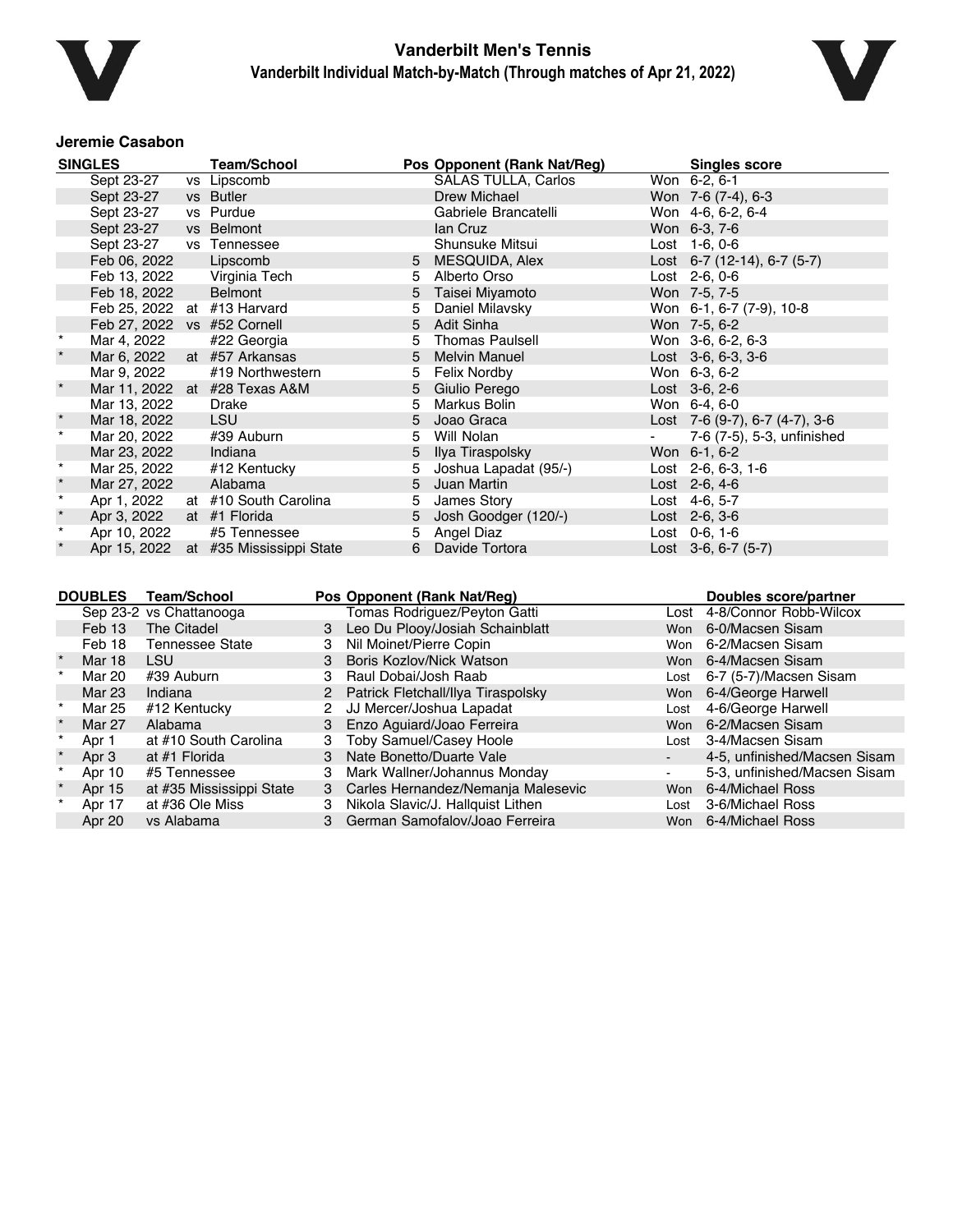



#### **Marcus Ferreira**

|         | <b>SINGLES</b>              | <b>Team/School</b>            |   | Pos Opponent (Rank Nat/Reg) | <b>Singles score</b>            |  |
|---------|-----------------------------|-------------------------------|---|-----------------------------|---------------------------------|--|
|         | Sept 17-19                  | vs Auburn                     |   | Raul Dobai                  | Lost 6-3, 0-6, 2-6              |  |
|         | Sept 17-19                  | vs Clemson                    |   | Jorge Plans                 | Lost $4-6, 6-4, 6-7$ (1-7)      |  |
|         | Sept 17-19                  | vs Miami (Fla.)               |   | Juan Martin Jalif           | Won 7-5, 7-5                    |  |
|         | Sept 23-27                  | vs Butler                     |   | Michael Karr                | Won 6-2, 6-1                    |  |
|         | Sept 23-27                  | vs East Tennessee State       |   | Hugo Lobo                   | Won 6-1, 6-4                    |  |
|         | Oct 15-17                   | vs Georgia Tech               |   | Chen Dong                   | Lost 5-7, 2-6                   |  |
|         | Oct 15-17                   | vs North Carolina             |   | Logan Zapp                  | Won 6-1, 6-2                    |  |
|         | Oct 15-17                   | vs Memphis                    |   | Harry Rock                  | Lost 6-7, 6-2, 4-10             |  |
|         | Jan 29, 2022                | vs Wisconsin                  | 3 | Lenard Soha                 | Won 6-2, 3-6, 7-5               |  |
|         | Feb 06, 2022                | Lipscomb                      | 3 | STOJANOVIC, Luka            | Won 6-2, 6-1                    |  |
|         | Feb 13, 2022                | Virginia Tech                 | 3 | Carlo Donato                | Won 6-4, 6-4                    |  |
|         | Feb 18, 2022                | <b>Belmont</b>                | 3 | <b>Jack Randall</b>         | Won 6-3, 6-4                    |  |
|         | Feb 18, 2022                | <b>Tennessee State</b>        | 3 | Pierre Copin                | Won 6-2, 6-0                    |  |
|         | Feb 25, 2022 at #13 Harvard |                               | 3 | Brian Shi (30/-)            | Lost 3-6, 2-6                   |  |
|         | Feb 27, 2022                | vs #52 Cornell                | 3 | Radu Papoe                  | Lost $4-6, 6-7 (4-7)$           |  |
| $\star$ | Mar 4, 2022                 | #22 Georgia                   | 3 | Trent Bryde (79/-)          | Lost $2-6, 6-4, 3-6$            |  |
| $\star$ | Mar 6, 2022                 | at #57 Arkansas               | 3 | Oscar Pinto Sansano (119/-) | Won 6-2, 7-6 (7-4)              |  |
|         | Mar 9, 2022                 | #19 Northwestern              | 3 | Trice Pickens (100/-)       | Won 7-6 (7-1), 4-6, 11-9        |  |
| $\star$ |                             | Mar 11, 2022 at #28 Texas A&M | 3 | <b>Matthis Ross</b>         | Won 6-2, 6-3                    |  |
|         | Mar 13, 2022                | <b>Drake</b>                  | 3 | Oliver Johansson            | Won 7-6 (7-3), 6-3              |  |
| $\star$ | Mar 18, 2022                | <b>LSU</b>                    | 3 | Kent Hunter                 | Lost 4-6, 2-6                   |  |
|         | Mar 18, 2022                | Alabama A&M                   | 3 | Natiphat Mulada             | Won 6-0, 3-6, 10-4              |  |
| $\star$ | Mar 20, 2022                | #39 Auburn                    | 3 | Raul Dobai                  | Lost $3-6, 6-7 (4-7)$           |  |
|         | Mar 20, 2022                | <b>Tennessee State</b>        | 3 | <b>Maksims Kazijevs</b>     | Won 6-0, 6-2                    |  |
|         | Mar 23, 2022                | Indiana                       | 3 | Luka Vukovic                | Won 6-3, 3-1, retired           |  |
| $\star$ | Mar 25, 2022                | #12 Kentucky                  | 3 | Gabriel Diallo (9/-)        | Lost $4-6, 4-6$                 |  |
| $\star$ | Mar 27, 2022                | Alabama                       | 3 | German Samofalov            | Won 7-6 (7-4), 6-1              |  |
| $\star$ | Apr 1, 2022                 | at #10 South Carolina         |   | 3 Connor Thomson            | Lost 3-6, 0-6                   |  |
| $\star$ | Apr 3, 2022                 | at #1 Florida                 | 3 | Duarte Vale (98/-)          | Lost 3-6, 1-6                   |  |
| $\star$ | Apr 10, 2022                | #5 Tennessee                  | 3 | Emile Hudd (45/-)           | Lost 2-6, 2-6                   |  |
| $\star$ | Apr 15, 2022                | at #35 Mississippi State      | 4 | Carles Hernandez            | Lost 7-6 (7-2), 3-6, 0-1 (7-10) |  |
| $\star$ | Apr 17, 2022                | at #36 Ole Miss               |   | 4 Simon Junk                | Lost $6-7$ (1-7), 3-6           |  |
|         | Apr 20, 2022                | vs Alabama                    | 5 | Juan Martin                 | Lost $6-3, 4-6, 4-6$            |  |

|         | <b>DOUBLES</b> | <b>Team/School</b>         |   | Pos Opponent (Rank Nat/Reg)          |        | Doubles score/partner          |
|---------|----------------|----------------------------|---|--------------------------------------|--------|--------------------------------|
|         |                | Sep 17-1 vs Clemson        |   | Ryuhei Azuma/Spencer Whitaker        |        | Won 8-1/Michael Ross           |
|         |                | Sep 17-1 vs Miami (Fla.)   |   | Oren Vasser/Juan Martin Jalif        |        | Won 8-4/Michael Ross           |
|         |                | Sep 23-2 vs Indiana        |   | Mac Rogers/Jagger Saylor             |        | Won 8-2/Joubert Klopper        |
|         |                | Oct 15-1 vs Georgia Tech   |   | Brandon McKinney/Angel Guerrero      |        | Won 8-4/Joubert Klopper        |
|         |                | Oct 15-1 vs North Carolina |   | Peter Murphy/Chris Li                |        | Won 8-2/Joubert Klopper        |
|         |                | Oct 15-1 vs Memphis        |   | Pau Fanlo/Pablo Alemany Malea        |        | Won 8-6/Joubert Klopper        |
|         | Jan 29         | vs Wisconsin               |   | Lenard Soha/Tim Dzhurinskiy          | Won    | 6-4/Joubert Klopper            |
|         | Feb 06         | Lipscomb                   | 3 | BOGDANOVICH, Maksim/STOJANOVIC, Luka | Won    | 6-1/Joubert Klopper            |
|         | Feb 13         | Virginia Tech              |   | Alberto Orso/Carlo Donato            |        | 3-4, unfinished/Joubert Kloppe |
|         | Feb 13         | The Citadel                |   | Zvonko Bencedic/S. Kamieniecki       | Won    | 6-2/Joubert Klopper            |
|         | Feb 18         | <b>Belmont</b>             | 3 | Alfred Wallin/Taisei Miyamoto        | Won    | 6-1/Joubert Klopper            |
|         | Feb 18         | <b>Tennessee State</b>     | 2 | Maksims Kazijevs/Diego Britt-Alvarez | Won    | 6-2/Joubert Klopper            |
|         | Feb 25         | at #13 Harvard             | 3 | Henry Schulenberg/Steven Sun         | Lost   | 2-6/Joubert Klopper            |
|         | Feb 27         | vs #52 Cornell             | 3 | Adit Sinha/Nathan Mao                | Lost   | 1-6/Joubert Klopper            |
| $\star$ | Mar 4          | #22 Georgia                | 3 | Blake Croyder/Erik Grevelius (42/-)  | Lost   | 4-6/Joubert Klopper            |
| $\star$ | Mar 6          | at #57 Arkansas            | 3 | Hunter Harrison/Jacob Sweeney        | Won    | 6-2/Joubert Klopper            |
|         | Mar 9          | #19 Northwestern           | 3 | Natan Spear/Trice Pickens            |        | 3-5, unfinished/Joubert Kloppe |
| $\star$ | Mar 11         | at #28 Texas A&M           | 3 | Giulio Perego/Raphael Perot          |        | 3-4, unfinished/Joubert Kloppe |
|         | <b>Mar 13</b>  | Drake                      | 3 | Matt Clegg/Reid Jarvis               | Lost   | 5-7/Joubert Klopper            |
|         | <b>Mar 18</b>  | Alabama A&M                | 3 | Freddie Lawrence/German Ruiz Crespo  | Won    | 6-1/Joubert Klopper            |
| $\star$ | Mar 20         | #39 Auburn                 | 2 | <b>Tyler Stice/Jan Galka</b>         |        | 5-6, unfinished/Joubert Kloppe |
|         | Mar 20         | <b>Tennessee State</b>     | 3 | Pierre Copin/D. Perez-Caraballo      | $\sim$ | 3-2, unfinished/Joubert Kloppe |
|         | Mar 23         | Indiana                    | 3 | Michael Andre/Luka Vukovic           | Lost   | 3-6/Joubert Klopper            |
|         |                |                            |   |                                      |        |                                |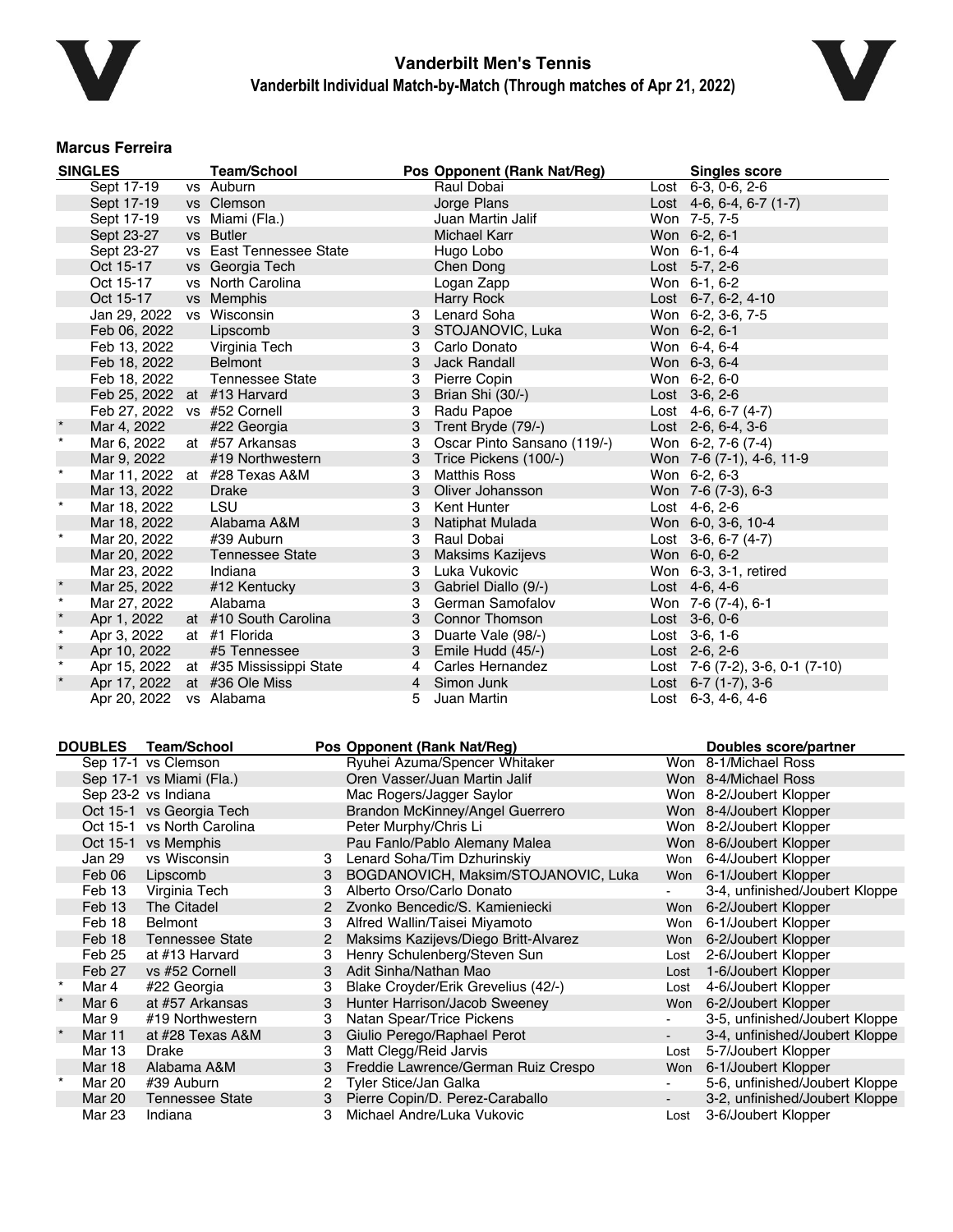



#### **Max Freeman**

|         | <b>SINGLES</b>              |           | <b>Team/School</b>       |                | Pos Opponent (Rank Nat/Reg) |            | <b>Singles score</b>                        |  |
|---------|-----------------------------|-----------|--------------------------|----------------|-----------------------------|------------|---------------------------------------------|--|
|         | Sept 17-19                  |           | vs Auburn                |                | Will Nolan                  |            | Lost $1-6, 2-6$                             |  |
|         | Sept 17-19                  |           | vs Clemson               |                | <b>Tim Pitts</b>            |            | Lost 1-6, 2-6                               |  |
|         | Sept 17-19                  |           | vs Miami (Fla.)          |                | Casper Christensen          |            | Lost $6-1$ , $4-6$ , $3-6$                  |  |
|         | Sept 23-27                  |           | vs Louisville            |                | David Mizrahi               |            | Won 6-7 (3-7), 7-5, 7-5                     |  |
|         | Sept 23-27                  | <b>VS</b> | East Tennessee State     |                | <b>Frazier Rengifo</b>      |            | Lost $6-7$ (3-7), 1-6                       |  |
|         | Oct 15-17                   |           | vs Georgia Tech          |                | Keshav Chopra               |            | Won 7-5, 4-6, 6-4                           |  |
|         | Oct 15-17                   |           | vs North Carolina        |                | Anuj Watane                 |            | Won 6-2, 6-1                                |  |
|         | Oct 15-17                   |           | vs Memphis               |                | Pau Fanlo                   |            | Won 6-1, 6-3                                |  |
|         | Jan 29, 2022                |           | vs Wisconsin             | 4              | Robin Parts                 |            | Won 6-1, 6-1                                |  |
|         | Feb 06, 2022                |           | Lipscomb                 | $\overline{4}$ | GARCIA-NIETO, Gon.          |            | Won 6-4, 6-4                                |  |
|         | Feb 13, 2022                |           | Virginia Tech            | 4              | Michael Shepheard           |            | Won 6-1, 5-7, 6-0                           |  |
|         | Feb 13, 2022                |           | The Citadel              |                | Josiah Schainblatt          |            | Won 6-0, 6-2                                |  |
|         | Feb 18, 2022                |           | <b>Belmont</b>           | 4              | lan Cruz                    |            | Lost 4-6, 2-6                               |  |
|         | Feb 25, 2022 at #13 Harvard |           |                          | $\overline{4}$ | Ronan Jachuk                |            | Lost 3-6, 3-6                               |  |
|         | Feb 27, 2022 vs #52 Cornell |           |                          | 4              | Pietro Rimondini            |            | Won 6-4, 6-3                                |  |
|         | Mar 4, 2022                 |           | #22 Georgia              | 4              | Blake Croyder (76/-)        |            | Won 6-4, 6-3                                |  |
| $\star$ | Mar 6, 2022                 |           | at #57 Arkansas          | 4              | <b>Adrien Burdet</b>        |            | Won 6-4, 6-4                                |  |
|         | Mar 9, 2022                 |           | #19 Northwestern         | 4              | <b>Presley Thieneman</b>    |            | Won 6-3, 6-3                                |  |
| $\star$ | Mar 11, 2022                |           | at #28 Texas A&M         | 4              | Guido Marson                |            | Lost 2-6, 4-6                               |  |
|         | Mar 13, 2022                |           | <b>Drake</b>             | $\overline{4}$ | Evan Fragistas              |            | Lost $6-4$ , $2-6$ , $1-6$                  |  |
| $\star$ | Mar 18, 2022                |           | <b>LSU</b>               | 4              | <b>Gabriel Diaz Freire</b>  |            | Lost 6-4, 5-7, 2-6                          |  |
| $\star$ | Mar 20, 2022                |           | #39 Auburn               | 4              | Tad Maclean (110/-)         |            | Lost 2-6, 2-6                               |  |
|         | Mar 20, 2022                |           | <b>Tennessee State</b>   | 4              | Diego Britt-Alvarez         |            | Won 6-4, 6-2                                |  |
|         | Mar 23, 2022                |           | Indiana                  | 4              | Vikash Singh                | $\sim 100$ | 6-2, 4-1, unfinished                        |  |
| $\star$ | Mar 25, 2022                |           | #12 Kentucky             | 4              | Francois Musitelli (61/-)   |            | Lost 3-6, 3-6                               |  |
| $\star$ | Mar 27, 2022                |           | Alabama                  | 4              | Patrick Kaukovalta          |            | Lost $6-0$ , $0-6$ , $2-6$                  |  |
| $\star$ | Apr 1, 2022                 |           | at #10 South Carolina    | 4              | Raphael Lambling            |            | Lost 0-6, 3-6                               |  |
| $\star$ | Apr 3, 2022                 |           | at #1 Florida            | 4              | Andy Andrade (93/-)         |            | Lost 1-6, 4-6                               |  |
| $\star$ | Apr 10, 2022                |           | #5 Tennessee             | 4              | Shunsuke Mitsui             |            | Lost $7-6$ (7-3), 5-7, 6-7 (1-6)            |  |
| $\star$ | Apr 15, 2022                |           | at #35 Mississippi State | 3              | Gregor Ramskogler           |            | Lost $3-6, 6-2, 3-6$                        |  |
| $\star$ | Apr 17, 2022                |           | at #36 Ole Miss          | 3              | J. Hallquist Lithen         |            | Lost $7-6$ $(7-3)$ , $4-6$ , $0-1$ $(1-10)$ |  |
|         | Apr 20, 2022                |           | vs Alabama               | 3              | Patrick Kaukovalta          |            | Won 6-1, 6-4                                |  |

| <b>DOUBLES</b> | <b>Team/School</b>         |                       | Pos Opponent (Rank Nat/Reg)        |      | Doubles score/partner          |
|----------------|----------------------------|-----------------------|------------------------------------|------|--------------------------------|
|                | Sep 17-1 vs Auburn         |                       | Tad Maclean/Fin Murgett (7/-)      |      | Lost 8-9 (4-7)/George Harwell  |
|                | Sep 17-1 vs Clemson        |                       | Yizhou Liu/Teodor Giusca (15/-)    |      | Won 8-6/George Harwell         |
|                | Sep 17-1 vs Miami (Fla.)   |                       | Dan Martin/Franco Aubone           |      | Lost 4-8/George Harwell        |
|                | Sep 23-2 vs Memphis        |                       | Harry Rock/Pablo Alemany Malea     |      | Won 8-6/George Harwell         |
|                | Sep 23-2 vs Kentucky       |                       | JJ Mercer/Joshua Lapadat           |      | Lost 2-8/George Harwell        |
|                | Oct 15-1 vs Georgia Tech   |                       | Keshav Chopra/Chen Dong            |      | Won 8-6/George Harwell         |
|                | Oct 15-1 vs North Carolina |                       | Logan Zapp/Casey Kania             |      | Lost 3-8/George Harwell        |
|                | Oct 15-1 vs Lipscomb       |                       | BOGDANOVICH, Maksim/URIBE, Pedro   |      | Won 8-1/George Harwell         |
| Jan 29         | vs Wisconsin               |                       | Robin Parts/Sebastian Vile         | Won  | 6-1/George Harwell             |
| Feb 06         | Lipscomb                   | $\mathbf{2}^{\prime}$ | FISCHER, Sam/PENNY, Jake           | Won  | 6-2/George Harwell             |
| Feb 13         | Virginia Tech              | 2                     | Alvaro Ariza/Michael Shepheard     | Won  | 6-4/George Harwell             |
| Feb 18         | <b>Belmont</b>             | 2                     | Jack Randall/Arthur Toledo         | Lost | 3-6/George Harwell             |
| Feb 25         | at #13 Harvard             | $\overline{2}$        | Harris Walker/Ronan Jachuk         | Won  | 6-2/George Harwell             |
| Feb 27         | vs #52 Cornell             | $\mathbf{2}$          | Pietro Rimondini/Jack McCarthy     | Lost | 3-6/George Harwell             |
| Mar 4          | #22 Georgia                | $\mathbf{2}^{\circ}$  | Trent Bryde/Philip Henning (41/-)  | Lost | 3-6/George Harwell             |
| Mar 6          | at #57 Arkansas            | $\overline{2}$        | Adrien Burdet/Melvin Manuel (47/-) | Won  | 6-2/George Harwell             |
| Mar 9          | #19 Northwestern           | 2                     | Brian Berdusco/Simen Bratholm      | Won  | 6-3/George Harwell             |
| <b>Mar 11</b>  | at #28 Texas A&M           | $\overline{2}$        | Matthis Ross/Stefan Storch         | Lost | 1-6/George Harwell             |
| Mar 13         | Drake                      | 2                     | Matija Matic/Evan Fragistas        | Lost | 3-6/George Harwell             |
| <b>Mar 18</b>  | <b>LSU</b>                 | $\overline{2}$        | Gabriel Diaz Freire/Kent Hunter    | Lost | 3-6/George Harwell             |
| Mar 18         | Alabama A&M                | 2                     | Divesh Gahlot/Cheng Chang          |      | 4-2, unfinished/George Harwell |
| <b>Mar 20</b>  | <b>Tennessee State</b>     | $\overline{2}$        | Nil Moinet/Diego Britt-Alvarez     | Won  | 6-1/George Harwell             |
| Mar 27         | Alabama                    | 2                     | Patrick Kaukovalta/Juan Martin     |      | 4-4, unfinished/George Harwell |
| Apr 1          | at #10 South Carolina      | $\overline{2}$        | Raphael Lambling/James Story       | Lost | 1-6/George Harwell             |
| Apr 3          | at #1 Florida              | 2                     | Andy Andrade/Mattias Siimar (27/-) | Lost | 3-6/George Harwell             |
| Apr 10         | #5 Tennessee               | $\mathbf{2}^{\prime}$ | Emile Hudd/Shunsuke Mitsui (19/-)  |      | Lost 4-6/George Harwell        |
|                |                            |                       |                                    |      |                                |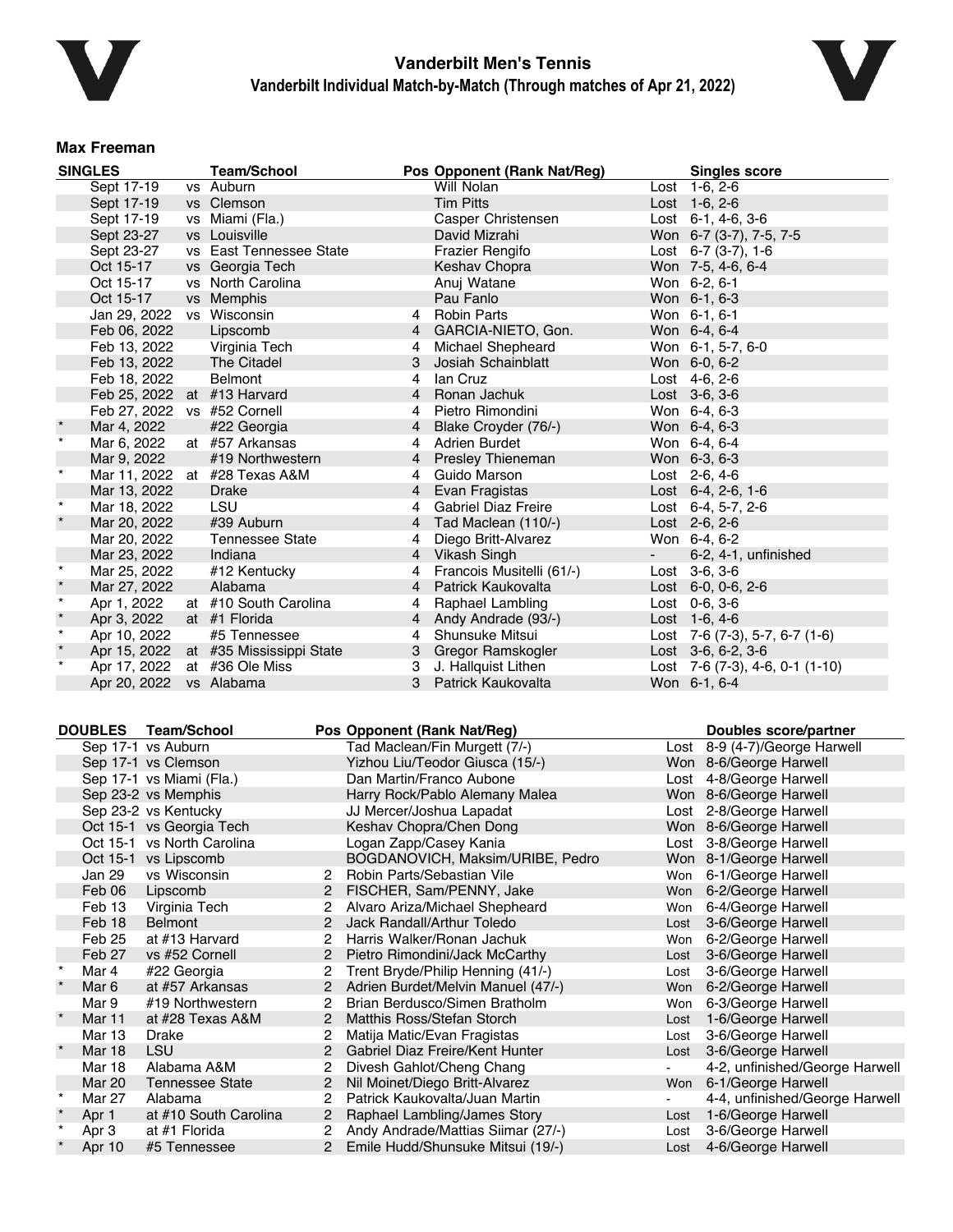



### **George Harwell**

|         | <b>SINGLES</b>               | <b>Team/School</b>                    |              | Pos Opponent (Rank Nat/Reg) |        | <b>Singles score</b>       |
|---------|------------------------------|---------------------------------------|--------------|-----------------------------|--------|----------------------------|
|         | Sept 17-19                   | vs Auburn                             |              | Tyler Stice (19/-)          |        | Lost $1-6, 2-6$            |
|         | Sept 17-19                   | vs Clemson                            |              | Ryuhei Azuma                |        | Won 6-4, 3-6, 6-4          |
|         | Sept 17-19                   | vs Miami (Fla.)                       |              | Bojan Jankulovski           |        | Won 6-2, 6-2               |
|         | Sept 23-27                   | vs Ball State                         |              | <b>Parrish Simmons</b>      |        | Won 6-2, 6-4               |
|         | Sept 23-27                   | vs Northern Kentucky                  |              | <b>Trevor Ball</b>          |        | Won 6-0, 6-0               |
|         | Sept 23-27                   | vs Belmont                            |              | <b>Tomas Luis</b>           |        | Won 6-3, 7-6 (7-3)         |
|         | Sept 23-27                   | vs Middle Tennessee                   |              | Stijn Slump (109/-)         |        | Lost 4-6, 1-6              |
|         | Oct 15-17                    | vs Georgia Tech                       |              | Andres Martin (31/-)        |        | Won 6-4, 5-7, 7-5          |
|         | Oct 15-17                    | vs North Carolina                     |              | <b>Brian Cernoch</b>        |        | Won 7-5, 6-4               |
|         | Oct 15-17                    | vs Memphis                            |              | Jeremy Taylor               |        | Won 6-3, 6-2               |
|         | Jan 29, 2022                 | vs Wisconsin                          | 1            | <b>Jared Pratt</b>          |        | Won 7-6 (7-4), 6-3         |
|         | Feb 06, 2022                 | Lipscomb                              | 1            | BOGDANOVICH, Maksim         |        | Won 6-4, 6-4               |
|         | Feb 13, 2022                 | Virginia Tech                         |              | Ryan Fishback (70/-)        |        | Lost 6-3, 6-7 (3-7), 5-7   |
|         | Feb 13, 2022                 | The Citadel                           |              | 2 Zvonko Bencedic           |        | Won 6-3, 6-2               |
|         | Feb 18, 2022                 | <b>Belmont</b>                        | 1            | <b>Arthur Toledo</b>        |        | Won 6-4, 6-1               |
|         | Feb 18, 2022                 | <b>Tennessee State</b>                | $\mathbf{1}$ | <b>Nil Moinet</b>           | $\sim$ | 6-1, 5-2, unfinished       |
|         | Feb 25, 2022 at #13 Harvard  |                                       | 1            | Henry Schulenberg (20/-)    |        | Lost 3-6, 5-7              |
|         | Feb 27, 2022 vs #52 Cornell  |                                       |              | Alafia Ayeni (34/-)         |        | Won 6-4, 6-7 (5-7), 6-3    |
| $\star$ | Mar 4, 2022                  | #22 Georgia                           | 1            | Hamish Stewart (22/-)       |        | Lost 2-6, 7-6 (7-5), 5-7   |
|         | Mar 6, 2022                  | at #57 Arkansas                       | 1            | Alex Reco (38/-)            |        | Lost $4-6, 6-3, 0-6$       |
|         | Mar 9, 2022                  | #19 Northwestern                      | 1.           | Steven Forman (67/-)        |        | Lost $2-6, 4-6$            |
| $\star$ |                              | Mar 11, 2022 at #28 Texas A&M         | $\mathbf{1}$ | Noah Schachter              |        | Lost $4-6, 6-4, 3-6$       |
|         | Mar 13, 2022                 | Drake                                 | 1            | Jeremy Schifris             |        | Won 6-1, 6-4               |
| $\star$ | Mar 18, 2022                 | LSU                                   | $\mathbf{1}$ | Ronald Hohmann (50/-)       |        | Lost 4-6, 3-6              |
|         | Mar 18, 2022                 | Alabama A&M                           | 1.           | Vence Ntcha                 |        | Won 6-2, 6-0               |
| $\star$ | Mar 20, 2022                 | #39 Auburn                            | 1            | Tyler Stice (83/-)          |        | Won 6-1, 2-6, 6-4          |
|         | Mar 20, 2022                 | <b>Tennessee State</b>                | 1.           | Leandros Misdrachis         |        | Won 6-0, 6-1               |
|         | Mar 23, 2022                 | Indiana                               |              | 1 Carson Haskins            |        | Won 6-2, 6-1               |
| $\star$ | Mar 25, 2022                 | #12 Kentucky                          | 1            | Liam Draxl (94/-)           |        | Won 7-5, 1-6, 7-6 (7-4)    |
| $\star$ | Mar 27, 2022                 | Alabama                               | $\mathbf{1}$ | Filip Planinsek (112/-)     |        | Lost $1-6, 4-6$            |
| $\star$ | Apr 1, 2022                  | at #10 South Carolina                 | 1            | Daniel Rodrigues (3/-)      |        | Lost $4-6, 6-7$ (5-7)      |
| $\star$ | Apr 3, 2022                  | at #1 Florida                         | $\mathbf{1}$ | Ben Shelton (1/-)           |        | Lost 3-6, 2-6              |
| $\star$ | Apr 10, 2022                 | #5 Tennessee                          | 1            | Adam Walton (14/-)          |        | Won 7-6 (8-6), 6-2         |
| $\star$ |                              | Apr 15, 2022 at #35 Mississippi State | $\mathbf{1}$ | Florian Broska (27/-)       |        | Lost $6-3$ , $4-6$ , $3-6$ |
| $\star$ | Apr 17, 2022 at #36 Ole Miss |                                       | 1            | Nikola Slavic (28/-)        |        | Lost $1-6, 4-6$            |
|         | Apr 20, 2022 vs Alabama      |                                       | $\mathbf{1}$ | Filip Planinsek (32/-)      |        | Lost 3-6, 3-6              |

|         | <b>DOUBLES</b> | <b>Team/School</b>         |                | Pos Opponent (Rank Nat/Reg)        |            | Doubles score/partner       |
|---------|----------------|----------------------------|----------------|------------------------------------|------------|-----------------------------|
|         |                | Sep 17-1 vs Auburn         |                | Tad Maclean/Fin Murgett (7/-)      | Lost       | 8-9 (4-7)/Max Freeman       |
|         |                | Sep 17-1 vs Clemson        |                | Yizhou Liu/Teodor Giusca (15/-)    |            | Won 8-6/Max Freeman         |
|         |                | Sep 17-1 vs Miami (Fla.)   |                | Dan Martin/Franco Aubone           |            | Lost 4-8/Max Freeman        |
|         |                | Sep 23-2 vs Memphis        |                | Harry Rock/Pablo Alemany Malea     |            | Won 8-6/Max Freeman         |
|         |                | Sep 23-2 vs Kentucky       |                | JJ Mercer/Joshua Lapadat           |            | Lost 2-8/Max Freeman        |
|         |                | Oct 15-1 vs Georgia Tech   |                | Keshav Chopra/Chen Dong            |            | Won 8-6/Max Freeman         |
|         |                | Oct 15-1 vs North Carolina |                | Logan Zapp/Casey Kania             | Lost       | 3-8/Max Freeman             |
|         |                | Oct 15-1 vs Lipscomb       |                | BOGDANOVICH, Maksim/URIBE, Pedro   |            | Won 8-1/Max Freeman         |
|         | Jan 29         | vs Wisconsin               | 2              | Robin Parts/Sebastian Vile         | Won        | 6-1/Max Freeman             |
|         | Feb 06         | Lipscomb                   |                | FISCHER, Sam/PENNY, Jake           | Won        | 6-2/Max Freeman             |
|         | Feb 13         | Virginia Tech              | 2              | Alvaro Ariza/Michael Shepheard     | Won        | 6-4/Max Freeman             |
|         | Feb 18         | <b>Belmont</b>             | $\mathcal{P}$  | Jack Randall/Arthur Toledo         | Lost       | 3-6/Max Freeman             |
|         | Feb 25         | at #13 Harvard             |                | Harris Walker/Ronan Jachuk         | Won        | 6-2/Max Freeman             |
|         | Feb 27         | vs #52 Cornell             |                | Pietro Rimondini/Jack McCarthy     | Lost       | 3-6/Max Freeman             |
| $\star$ | Mar 4          | #22 Georgia                | $\overline{c}$ | Trent Bryde/Philip Henning (41/-)  | Lost       | 3-6/Max Freeman             |
|         | Mar 6          | at #57 Arkansas            | $\overline{2}$ | Adrien Burdet/Melvin Manuel (47/-) | Won        | 6-2/Max Freeman             |
|         | Mar 9          | #19 Northwestern           |                | Brian Berdusco/Simen Bratholm      | <b>Won</b> | 6-3/Max Freeman             |
|         | Mar 11         | at #28 Texas A&M           | 2              | Matthis Ross/Stefan Storch         | Lost       | 1-6/Max Freeman             |
|         | Mar 13         | Drake                      | 2              | Matija Matic/Evan Fragistas        | Lost       | 3-6/Max Freeman             |
|         | <b>Mar 18</b>  | <b>LSU</b>                 |                | Gabriel Diaz Freire/Kent Hunter    | Lost       | 3-6/Max Freeman             |
|         | <b>Mar 18</b>  | Alabama A&M                | 2              | Divesh Gahlot/Cheng Chang          |            | 4-2, unfinished/Max Freeman |
|         | <b>Mar 20</b>  | Tennessee State            | 2              | Nil Moinet/Diego Britt-Alvarez     | <b>Won</b> | 6-1/Max Freeman             |
|         | Mar 23         | Indiana                    |                | Patrick Fletchall/Ilya Tiraspolsky | Won        | 6-4/Jeremie Casabon         |
|         | Mar 25         | #12 Kentucky               | $\mathbf{2}$   | JJ Mercer/Joshua Lapadat           | Lost       | 4-6/Jeremie Casabon         |
| $\star$ | Mar 27         | Alabama                    |                | Patrick Kaukovalta/Juan Martin     |            | 4-4, unfinished/Max Freeman |
|         | Apr 1          | at #10 South Carolina      | $\overline{2}$ | Raphael Lambling/James Story       | Lost       | 1-6/Max Freeman             |
|         | Apr 3          | at #1 Florida              |                | Andy Andrade/Mattias Siimar (27/-) |            | ost 3-6/Max Freeman         |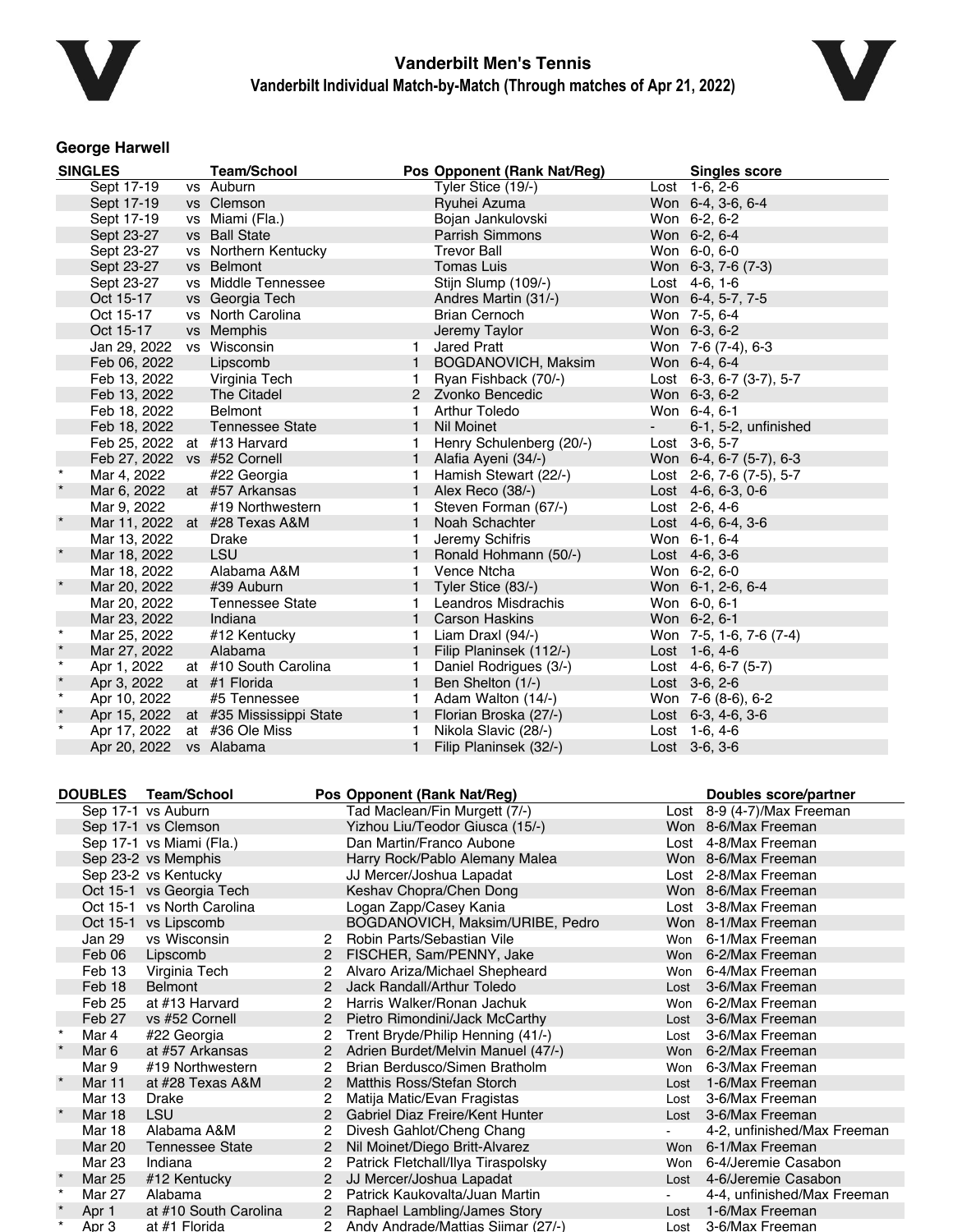



### **Joubert Klopper**

|         | <b>SINGLES</b>              | <b>Team/School</b>            |                | Pos Opponent (Rank Nat/Reg) |        | <b>Singles score</b>       |
|---------|-----------------------------|-------------------------------|----------------|-----------------------------|--------|----------------------------|
|         | Sept 17-19                  | vs Auburn                     |                | Jan Galka                   |        | Won 7-6 (7-2), 6-1         |
|         | Sept 17-19                  | vs Clemson                    |                | Teodor Giusca (80/-)        |        | Lost $3-6, 6-7$ (1-7)      |
|         | Sept 17-19                  | vs Miami (Fla.)               |                | Oren Vasser                 |        | Won 6-2, 6-4               |
|         | Sept 23-27                  | vs Xavier                     |                | <b>Ryan Cahill</b>          |        | Won 6-2, 6-3               |
|         | Sept 23-27                  | vs Purdue                     |                | Gabriele Brancatelli        |        | Won 6-1, 6-2               |
|         | Sept 23-27                  | vs Butler                     |                | <b>Alvaro Huete</b>         |        | Won 3-6, 6-3, 6-2          |
|         | Sept 23-27                  | vs Louisville                 |                | Matthew Fung                |        | Won 7-6 (7-3), 6-2         |
|         | Sept 23-27                  | vs Kentucky                   |                | <b>Gabriel Diallo</b>       |        | Lost 5-7, 2-6              |
|         | Oct 8-10                    | vs Charlotte                  |                | Mikhail Sokolovskiy         |        | Lost 2-6, 6-3, 5-7         |
|         | Oct 8-10                    | vs Dartmouth                  |                | Alejandro Quiles            |        | Won 6-2, 6-3               |
|         | Oct 8-10                    | vs Tennessee                  |                | Mark Wallner                |        | Won 3-2, retired           |
|         | Oct 8-10                    | vs Furman                     |                | <b>Ivan Mitric</b>          |        | Won 6-2, 6-3               |
|         | Oct 15-17                   | vs Georgia Tech               |                | Marcus McDaniel (26/-)      |        | Won 7-5, 7-6               |
|         | Oct 15-17                   | vs North Carolina             |                | Mac Kiger                   |        | Won 7-6, 7-6               |
|         | Oct 15-17                   | vs Memphis                    |                | David Stevenson (76/-)      |        | Won 6-3, 7-5               |
|         | Jan 29, 2022                | vs Wisconsin                  |                | 2 Gabriel Huber             |        | Won 6-2, 6-2               |
|         | Feb 06, 2022                | Lipscomb                      | 2              | URIBE, Pedro                |        | Won 6-2, 6-1               |
|         | Feb 13, 2022                | Virginia Tech                 |                | 2 Alvaro Ariza              |        | Won 7-6 (7-2), 6-4         |
|         | Feb 13, 2022                | The Citadel                   | 1              | Hayden Shoemake             |        | Won 6-2, 6-0               |
|         | Feb 18, 2022                | <b>Belmont</b>                |                | 2 Tomas Luis                |        | Won 6-2, 6-7 (5-7), 6-1    |
|         | Feb 18, 2022                | <b>Tennessee State</b>        | 2              | Maksims Kazijevs            |        | Won 6-0, 6-0               |
|         | Feb 25, 2022 at #13 Harvard |                               |                | 2 Harris Walker (25/-)      |        | Lost 5-7, 3-6              |
|         | Feb 27, 2022 vs #52 Cornell |                               | 2              | Vladislav Melnic            |        | Lost 3-6, 7-6 (12-10), 2-6 |
|         | Mar 4, 2022                 | #22 Georgia                   | 2              | Tristan McCormick (47/-)    |        | Lost 4-6, 3-6              |
| $\star$ | Mar 6, 2022                 | at #57 Arkansas               | $\overline{2}$ | Nico Rousset                |        | Won 7-6 (7-4), 6-2         |
|         | Mar 9, 2022                 | #19 Northwestern              |                | 2 Simen Bratholm            |        | Won 6-3, 6-4               |
| $\star$ |                             | Mar 11, 2022 at #28 Texas A&M | 2              | Raphael Perot (98/-)        |        | Won 6-4, 6-3               |
|         | Mar 13, 2022                | Drake                         | $\overline{2}$ | <b>Matija Matic</b>         |        | Lost 5-7, 6-4, 1-6         |
| $\star$ | Mar 18, 2022                | LSU                           |                | 2 Vlad Lobak                |        | Won 6-4, 6-4               |
|         | Mar 18, 2022                | Alabama A&M                   | $\overline{c}$ | Rodrigo Arana Rios          |        | Won 6-0, 6-1               |
| $\star$ | Mar 20, 2022                | #39 Auburn                    | 2              | Jan Galka (124/-)           | $\sim$ | 1-6, 6-2, 2-5, unfinished  |
|         | Mar 20, 2022                | <b>Tennessee State</b>        | $\overline{2}$ | D. Perez-Caraballo          |        | Won 6-3, 6-3               |
|         | Mar 23, 2022                | Indiana                       | 2              | <b>Patrick Fletchall</b>    |        | 6-1, 4-4, unfinished       |
| $\star$ | Mar 25, 2022                | #12 Kentucky                  | $\overline{2}$ | Millen Hurrion (114/-)      |        | Won 6-2, 7-5               |
| $\star$ | Mar 27, 2022                | Alabama                       | 2              | Enzo Aguiard                |        | Won 6-2, 3-6, 6-4          |
| $\star$ | Apr 1, 2022                 | at #10 South Carolina         |                | 2 Toby Samuel (57/-)        |        | Lost 4-6, 0-6              |
| $\star$ | Apr 3, 2022                 | at #1 Florida                 | 2              | Sam Riffice (26/-)          |        | Lost 3-6, 2-6              |
| $\star$ | Apr 10, 2022                | #5 Tennessee                  |                | 2 Johannus Monday (5/-)     |        | Won 6-3, 6-4               |
| $\star$ | Apr 15, 2022                | at #35 Mississippi State      | 2              | Nemanja Malesevic (74/-)    |        | Lost 2-6, 0-6              |
| $\star$ | Apr 17, 2022                | at #36 Ole Miss               |                | 2 Finn Reynolds             |        | Lost 5-7, 3-6              |
|         | Apr 20, 2022 vs Alabama     |                               |                | 2 Enzo Aguiard              |        | Lost $4-6, 6-7 (4-7)$      |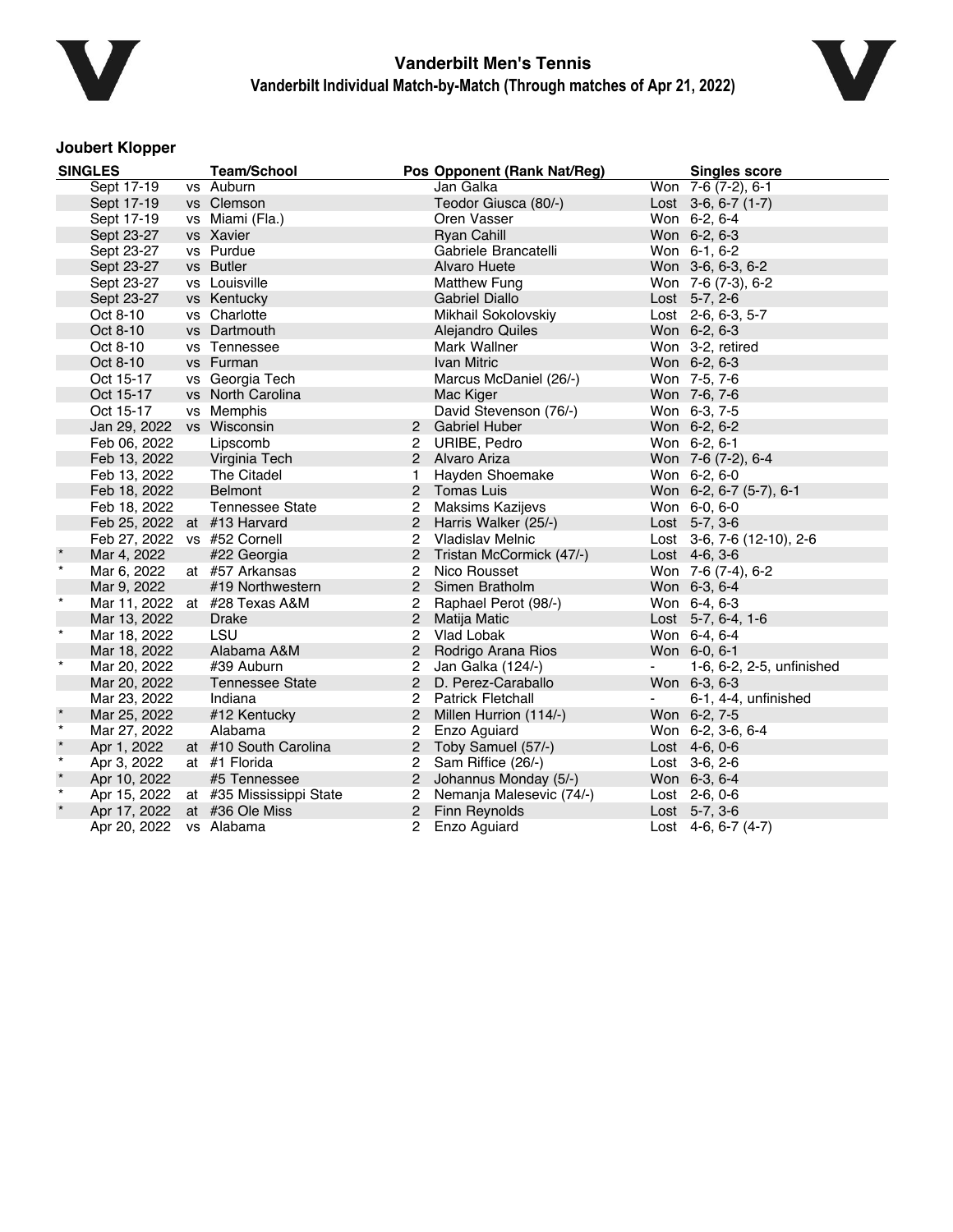



### **Joubert Klopper**

| <b>Team/School</b><br><b>DOUBLES</b> |                  |                                   | Pos Opponent (Rank Nat/Reg) |                                      | <b>Doubles score/partner</b> |                                |
|--------------------------------------|------------------|-----------------------------------|-----------------------------|--------------------------------------|------------------------------|--------------------------------|
|                                      |                  | Sep 17-1 vs Auburn                |                             | Will Nolan/Raul Dobai                |                              | Lost 7-9/Macsen Sisam          |
|                                      |                  | Sep 17-1 vs Clemson               |                             | Tim Pitts/Trey Stinchcomb            |                              | Won 8-4/Connor Robb-Wilcox     |
|                                      |                  | Sep 17-1 vs Miami (Fla.)          |                             | Oren Vasser/Bojan Jankulovski        |                              | Won 8-5/Connor Robb-Wilcox     |
|                                      |                  | Sep 23-2 vs Indiana               |                             | Mac Rogers/Jagger Saylor             |                              | Won 8-2/Marcus Ferreira        |
|                                      |                  | Oct 8-10 vs North Carolina-Wilmin |                             | Beka Rasamatov/Davide Innocenti      |                              | Lost 3-8/Connor Robb-Wilcox    |
|                                      |                  | Oct 8-10 vs Miami (Fla.)          |                             | Oren Vasser/Juan Martin Jalif        |                              | Won 8-2/Connor Robb-Wilcox     |
|                                      |                  | Oct 8-10 vs North Carolina-Wilmin |                             | Reece Falck/Trey Mallory             |                              | Won 8-4/Connor Robb-Wilcox     |
|                                      |                  | Oct 15-1 vs Georgia Tech          |                             | Brandon McKinney/Angel Guerrero      |                              | Won 8-4/Marcus Ferreira        |
|                                      |                  | Oct 15-1 vs North Carolina        |                             | Peter Murphy/Chris Li                |                              | Won 8-2/Marcus Ferreira        |
|                                      |                  | Oct 15-1 vs Memphis               |                             | Pau Fanlo/Pablo Alemany Malea        |                              | Won 8-6/Marcus Ferreira        |
|                                      | Jan 29           | vs Wisconsin                      | 3                           | Lenard Soha/Tim Dzhurinskiy          |                              | Won 6-4/Marcus Ferreira        |
|                                      | Feb 06           | Lipscomb                          | 3                           | BOGDANOVICH, Maksim/STOJANOVIC, Luka |                              | Won 6-1/Marcus Ferreira        |
|                                      | Feb 13           | Virginia Tech                     | 3                           | Alberto Orso/Carlo Donato            |                              | 3-4, unfinished/Marcus Ferreir |
|                                      | Feb 13           | The Citadel                       | $\mathbf{2}$                | Zvonko Bencedic/S, Kamieniecki       |                              | Won 6-2/Marcus Ferreira        |
|                                      | Feb 18           | <b>Belmont</b>                    |                             | Alfred Wallin/Taisei Miyamoto        | Won                          | 6-1/Marcus Ferreira            |
|                                      | Feb 18           | <b>Tennessee State</b>            | $\overline{2}$              | Maksims Kazijevs/Diego Britt-Alvarez |                              | Won 6-2/Marcus Ferreira        |
|                                      | Feb 25           | at #13 Harvard                    | 3                           | Henry Schulenberg/Steven Sun         | Lost                         | 2-6/Marcus Ferreira            |
|                                      | Feb 27           | vs #52 Cornell                    | 3                           | Adit Sinha/Nathan Mao                | Lost                         | 1-6/Marcus Ferreira            |
| $\star$                              | Mar 4            | #22 Georgia                       | 3                           | Blake Croyder/Erik Grevelius (42/-)  | Lost                         | 4-6/Marcus Ferreira            |
|                                      | Mar <sub>6</sub> | at #57 Arkansas                   | 3                           | Hunter Harrison/Jacob Sweeney        |                              | Won 6-2/Marcus Ferreira        |
|                                      | Mar 9            | #19 Northwestern                  | 3                           | Natan Spear/Trice Pickens            | $\blacksquare$               | 3-5, unfinished/Marcus Ferreir |
| $\star$                              | Mar 11           | at #28 Texas A&M                  | 3                           | Giulio Perego/Raphael Perot          |                              | 3-4, unfinished/Marcus Ferreir |
|                                      | <b>Mar 13</b>    | <b>Drake</b>                      | 3                           | Matt Clegg/Reid Jarvis               | Lost                         | 5-7/Marcus Ferreira            |
|                                      | <b>Mar 18</b>    | Alabama A&M                       | 3                           | Freddie Lawrence/German Ruiz Crespo  | <b>Won</b>                   | 6-1/Marcus Ferreira            |
| $\star$                              | <b>Mar 20</b>    | #39 Auburn                        | 2                           | <b>Tyler Stice/Jan Galka</b>         |                              | 5-6, unfinished/Marcus Ferreir |
|                                      | <b>Mar 20</b>    | <b>Tennessee State</b>            | 3                           | Pierre Copin/D. Perez-Caraballo      |                              | 3-2, unfinished/Marcus Ferreir |
|                                      | <b>Mar 23</b>    | Indiana                           |                             | Michael Andre/Luka Vukovic           | Lost                         | 3-6/Marcus Ferreira            |
| $\star$                              | <b>Mar 25</b>    | #12 Kentucky                      | 3                           | Liam Draxl/Alexandre LeBlanc         |                              | 3-5, unfinished/Macsen Sisam   |
| $\star$                              | Apr 15           | at #35 Mississippi State          | $\mathbf{2}^{\circ}$        | Alberto Colas/Davide Tortora         | Won                          | 6-1/George Harwell             |
| $\star$                              | Apr 17           | at #36 Ole Miss                   | 2                           | Jan Soren Hain/Simon Junk            | Lost                         | 1-6/George Harwell             |
|                                      | Apr 20           | vs Alabama                        |                             | Enzo Aguiard/Juan Martin             |                              | 4-5, unfinished/George Harwell |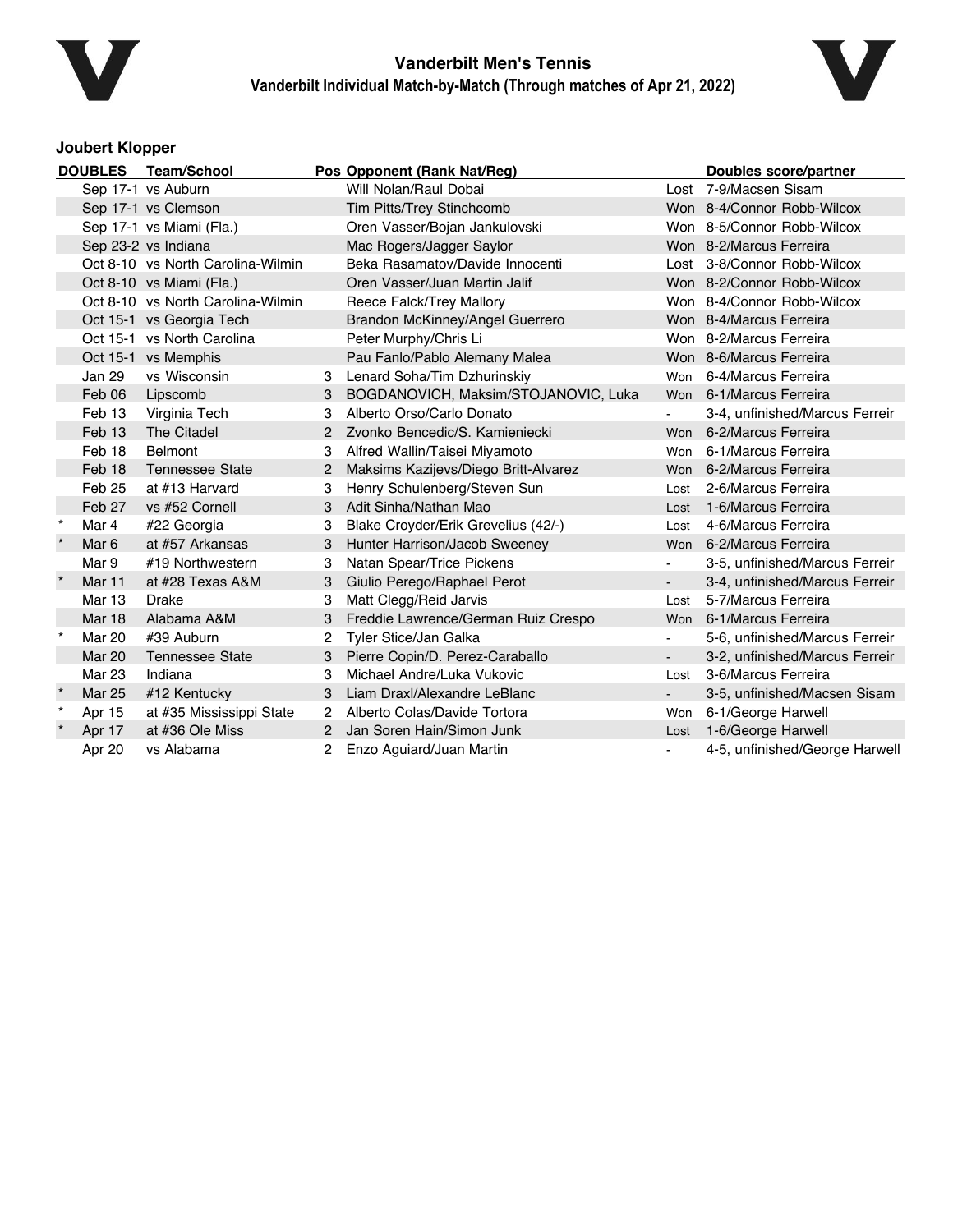



### **Connor Robb-Wilcox**

| <b>SINGLES</b> | <b>Team/School</b>           | Pos Opponent (Rank Nat/Reg) | <b>Singles score</b>              |
|----------------|------------------------------|-----------------------------|-----------------------------------|
| Sept 17-19     | vs Auburn                    | <b>Jackson Ross</b>         | Lost 2-6, 1-6                     |
| Sept 17-19     | vs Clemson                   | Yizhou Liu                  | Lost $3-6, 6-3, 4-6$              |
| Sept 17-19     | vs Clemson                   | <b>Trey Stinchcomb</b>      | Won 7-5, 7-5                      |
| Sept 17-19     | vs Miami (Fla.)              | Franco Aubone               | Lost 2-6, 7-5, 4-6                |
| Sept 23-27     | vs Middle Tennessee          | Chris Edge (104/-)          | Lost 3-6, 3-6                     |
| Sept 23-27     | vs Chattanooga               | Simon Labbe                 | Won 6-1, 6-1                      |
| Sept 23-27     | vs Kentucky                  | Jonathan Sorbo              | Lost $6-7$ (7-9), $6-4$ , 11-13   |
| Oct 8-10       | vs North Carolina-Wilmington | <b>Trey Mallory</b>         | Lost 7-6 (7-4), 2-6, 1-2, retired |

| DOUBLES Team/School               | Pos Opponent (Rank Nat/Req)     | Doubles score/partner    |
|-----------------------------------|---------------------------------|--------------------------|
| Sep 17-1 vs Auburn                | Tyler Stice/Jan Galka           | Lost 4-8/Michael Ross    |
| Sep 17-1 vs Clemson               | Tim Pitts/Trey Stinchcomb       | Won 8-4/Joubert Klopper  |
| Sep 17-1 vs Miami (Fla.)          | Oren Vasser/Bojan Jankulovski   | Won 8-5/Joubert Klopper  |
| Sep 23-2 vs Chattanooga           | Tomas Rodriguez/Peyton Gatti    | Lost 4-8/Jeremie Casabon |
| Oct 8-10 vs North Carolina-Wilmin | Beka Rasamatov/Davide Innocenti | Lost 3-8/Joubert Klopper |
| Oct 8-10 vs Miami (Fla.)          | Oren Vasser/Juan Martin Jalif   | Won 8-2/Joubert Klopper  |
| Oct 8-10 vs North Carolina-Wilmin | Reece Falck/Trey Mallory        | Won 8-4/Joubert Klopper  |
| Oct 15-1 vs North Carolina        | Anuj Watane/Mark Dillon         | Won 8-2/Macsen Sisam     |
| Oct 15-1 vs Memphis               | Harry Rock/Sam Edgar            | Won 8-4/Macsen Sisam     |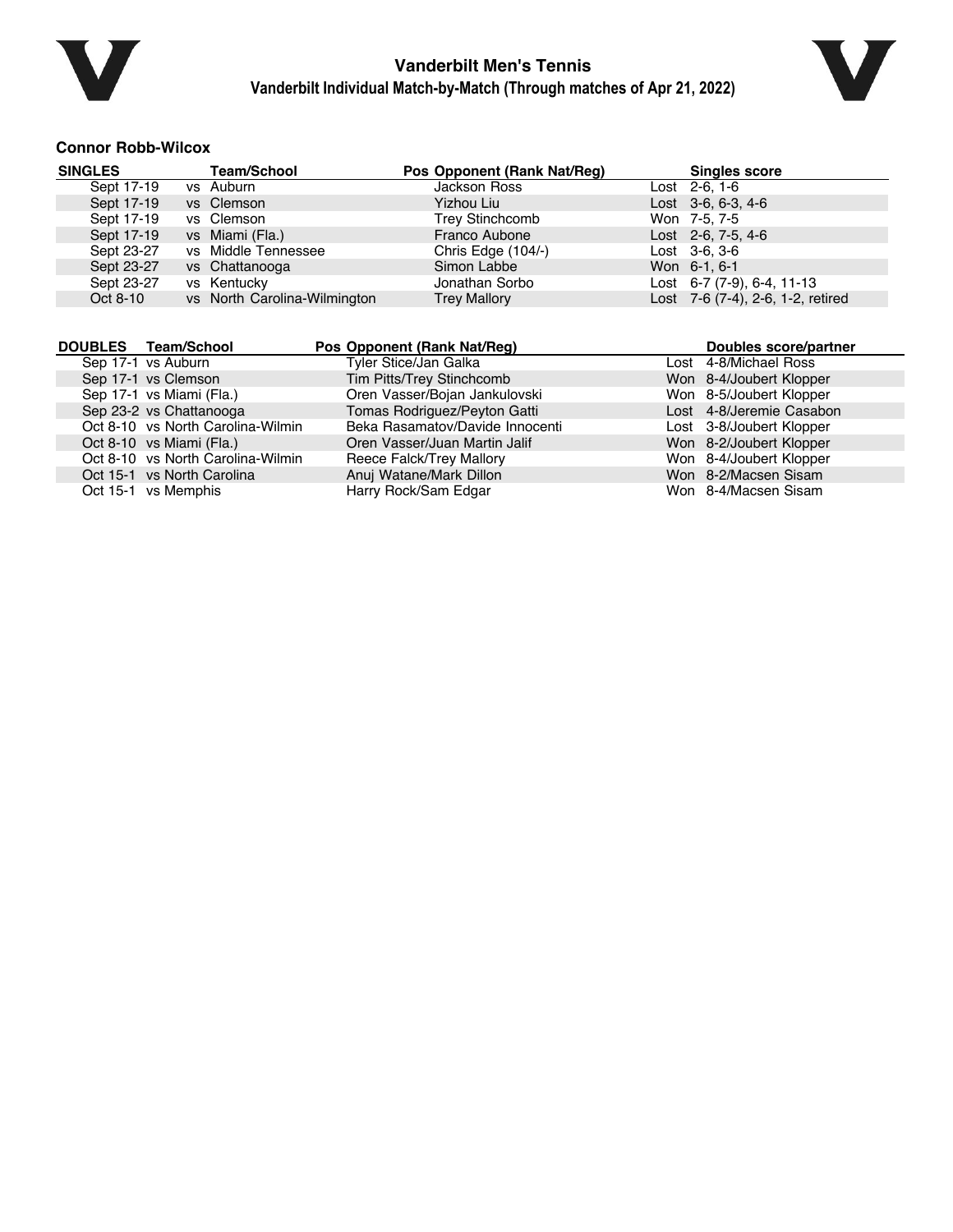



#### **Michael Ross**

| <b>SINGLES</b> | <b>Team/School</b>     |   | Pos Opponent (Rank Nat/Reg) | <b>Singles score</b>          |
|----------------|------------------------|---|-----------------------------|-------------------------------|
| Sept 17-19     | vs Auburn              |   | Tad Maclean                 | Lost 3-6, 7-5, 2-6            |
| Sept 17-19     | vs Miami (Fla.)        |   | Dan Martin                  | Lost $6-7$ $(6-8)$ , 5-7      |
| Sept 23-27     | vs Chattanooga         |   | Kaisei Kuroli               | Won 6-3, 7-5                  |
| Sept 23-27     | vs Xavier              |   | Diego Nava                  | Lost $6-7$ (2-7), $6-7$ (3-7) |
| Oct 8-10       | vs Tennessee           |   | Conor Gannon                | Won 7-5, 6-3                  |
| Oct 8-10       | vs Charlotte           |   | Coy Simon                   | $Last \, 2-6, 3-6$            |
| Oct 8-10       | vs Dartmouth           |   | Carlos Alvarez              | Lost $2-6, 3-6$               |
| Oct 15-17      | vs Georgia Tech        |   | <b>Brandon McKinney</b>     | Lost $6-7, 6-3, 3-6$          |
| Oct 15-17      | vs North Carolina      |   | Mark Dillon                 | Won 6-3, 6-3                  |
| Oct 15-17      | vs Memphis             |   | Pablo Alemany Malea         | $Last \, 3-6, 3-6$            |
| Feb 13, 2022   | The Citadel            | 6 | Leo Du Plooy                | Won 6-3, 6-1                  |
| Feb 18, 2022   | <b>Tennessee State</b> | 6 | Diego Britt-Alvarez         | unfinished                    |
| Mar 18, 2022   | Alabama A&M            | 6 | <b>Freddie Lawrence</b>     | Won 6-3, 6-0                  |
| Mar 20, 2022   | <b>Tennessee State</b> | 6 | Pierre Copin                | Lost 4-6, 6-4, 10-12          |

|         | <b>DOUBLES</b> | Team/School                | Pos Opponent (Rank Nat/Reg) | <b>Doubles score/partner</b>            |      |                             |
|---------|----------------|----------------------------|-----------------------------|-----------------------------------------|------|-----------------------------|
|         |                | Sep 17-1 vs Auburn         |                             | Tyler Stice/Jan Galka                   |      | Lost 4-8/Connor Robb-Wilcox |
|         |                | Sep 17-1 vs Clemson        |                             | Ryuhei Azuma/Spencer Whitaker           |      | Won 8-1/Marcus Ferreira     |
|         |                | Sep 17-1 vs Miami (Fla.)   |                             | Oren Vasser/Juan Martin Jalif           |      | Won 8-4/Marcus Ferreira     |
|         |                | Sep 23-2 vs Dayton         |                             | <b>Oliver Dunne/Will Harper</b>         |      | Won 8-3/Siim Troost         |
|         |                | Sep 23-2 vs Belmont        |                             | Grant Kelly/Taisei Miyamoto             |      | Won 8-3/Siim Troost         |
|         |                | Sep 23-2 vs Indiana        |                             | Carson Haskins/Luka Vukovic             |      | Won 8-5/Siim Troost         |
|         |                | Sep 23-2 vs Memphis        |                             | David Stevenson/Oscar Cutting           |      | Lost 2-8/Siim Troost        |
|         |                | Oct 8-10 vs Tennessee      |                             | Angel Diaz/Mark Wallner                 |      | Lost 5-8/Siim Troost        |
|         |                | Oct 8-10 vs Georgia        |                             | <b>Thomas Paulsell/Erik Grevelius</b>   |      | Lost 6-8/Siim Troost        |
|         |                | Oct 8-10 vs Georgia Tech   |                             | Pablo Schelcher/Pablo Schelcher         |      | Won 8-3/Siim Troost         |
|         |                | Oct 15-1 vs Georgia Tech   |                             | Andres Martin/Marcus McDaniel (8/-)     |      | Lost 5-8/Siim Troost        |
|         |                | Oct 15-1 vs North Carolina |                             | Brian Cernoch/Mac Kiger                 |      | Lost 7-8/Siim Troost        |
|         |                | Oct 15-1 vs Memphis        |                             | Jeremy Taylor/David Stevenson           |      | Lost 6-8/Siim Troost        |
|         | <b>Jan 29</b>  | vs Wisconsin               | $\mathbf{1}$                | Jared Pratt/Gabriel Huber               |      | 5-5, unfinished/Siim Troost |
|         | Feb 06         | Lipscomb                   | 1.                          | URIBE, Pedro/GARCIA-NIETO, Gon.         |      | Won 7-6 (7-5)/Siim Troost   |
|         | Feb 13         | Virginia Tech              | $\mathbf{1}$                | Jordan Chrysostom/Ryan Fishback (21/-)  |      | Won 6-4/Siim Troost         |
|         | Feb 13         | The Citadel                | 1.                          | Lucas Robins/Hayden Shoemake            | Won  | 6-2/Siim Troost             |
|         | Feb 18         | <b>Belmont</b>             | $\mathbf{1}$                | Diego Castro/Tomas Luis                 | Won  | 6-3/Siim Troost             |
|         | Feb 18         | <b>Tennessee State</b>     |                             | D. Perez-Caraballo/Leandros Misdrachis  | Won  | 6-1/Siim Troost             |
|         | Feb 25         | at #13 Harvard             | $\mathbf{1}$                | Brian Shi/Daniel Milavsky (20/-)        | Lost | 3-6/Siim Troost             |
|         | Feb 27         | vs #52 Cornell             | 1.                          | Alafia Ayeni/Vladislav Melnic           |      | 6-6, unfinished/Siim Troost |
|         | Mar 4          | #22 Georgia                | $\mathbf{1}$                | Tristan McCormick/Hamish Stewart (60/-) |      | Won 6-3/Siim Troost         |
| $\star$ | Mar 6          | at #57 Arkansas            | 1.                          | Alex Reco/Nico Rousset                  | Lost | 2-6/Siim Troost             |
|         | Mar 9          | #19 Northwestern           | $\mathbf{1}$                | Felix Nordby/Steven Forman              |      | Won 7-5/Siim Troost         |
| $\star$ | Mar 11         | at #28 Texas A&M           | 1.                          | Noah Schachter/Kenner Taylor            | Lost | 1-6/Siim Troost             |
|         | <b>Mar 13</b>  | <b>Drake</b>               |                             | Jeremy Schifris/Oliver Johansson        | Won  | 7-6 (7-4)/Siim Troost       |
| $\star$ | Mar 18         | LSU                        |                             | Ronald Hohmann/Vlad Lobak               | Won  | 7-5/Siim Troost             |
|         | <b>Mar 18</b>  | Alabama A&M                | 1                           | Rodrigo Arana Rios/Vence Ntcha          | Won  | 6-1/Siim Troost             |
| $\star$ | Mar 20         | #39 Auburn                 | 1.                          | Tad Maclean/Finn Murgett                | Lost | 4-6/Siim Troost             |
|         | <b>Mar 20</b>  | <b>Tennessee State</b>     | $\mathbf{1}$                | Leandros Misdrachis/Maksims Kazijevs    | Won  | 6-1/Siim Troost             |
|         | Mar 23         | Indiana                    | 1.                          | Carson Haskins/Vikash Singh             |      | Won 6-1/Siim Troost         |
| $\star$ | <b>Mar 25</b>  | #12 Kentucky               | $\mathbf{1}$                | Francois Musitelli/Millen Hurrion       | Lost | 2-6/Siim Troost             |
| $\star$ | Mar 27         | Alabama                    | 1.                          | Filip Planinsek/German Samofalov (44/-) | Won  | 6-4/Siim Troost             |
| $\star$ | Apr 1          | at #10 South Carolina      | 1                           | Daniel Rodrigues/Connor Thomson (13/-)  | Lost | 2-6/Siim Troost             |
| $\star$ | Apr 3          | at #1 Florida              |                             | Sam Riffice/Ben Shelton (11/-)          | Lost | 3-6/Siim Troost             |
| $\star$ | Apr 10         | #5 Tennessee               | 1                           | Adam Walton/Pat Harper (79/-)           | Lost | 3-6/Siim Troost             |
| $\star$ | Apr 15         | at #35 Mississippi State   | 3                           | Carles Hernandez/Nemanja Malesevic      | Won  | 6-4/Jeremie Casabon         |
| $\star$ | Apr 17         | at #36 Ole Miss            | 3                           | Nikola Slavic/J. Hallquist Lithen       | Lost | 3-6/Jeremie Casabon         |
|         | Apr 20         | vs Alabama                 | 3                           | German Samofalov/Joao Ferreira          |      | Won 6-4/Jeremie Casabon     |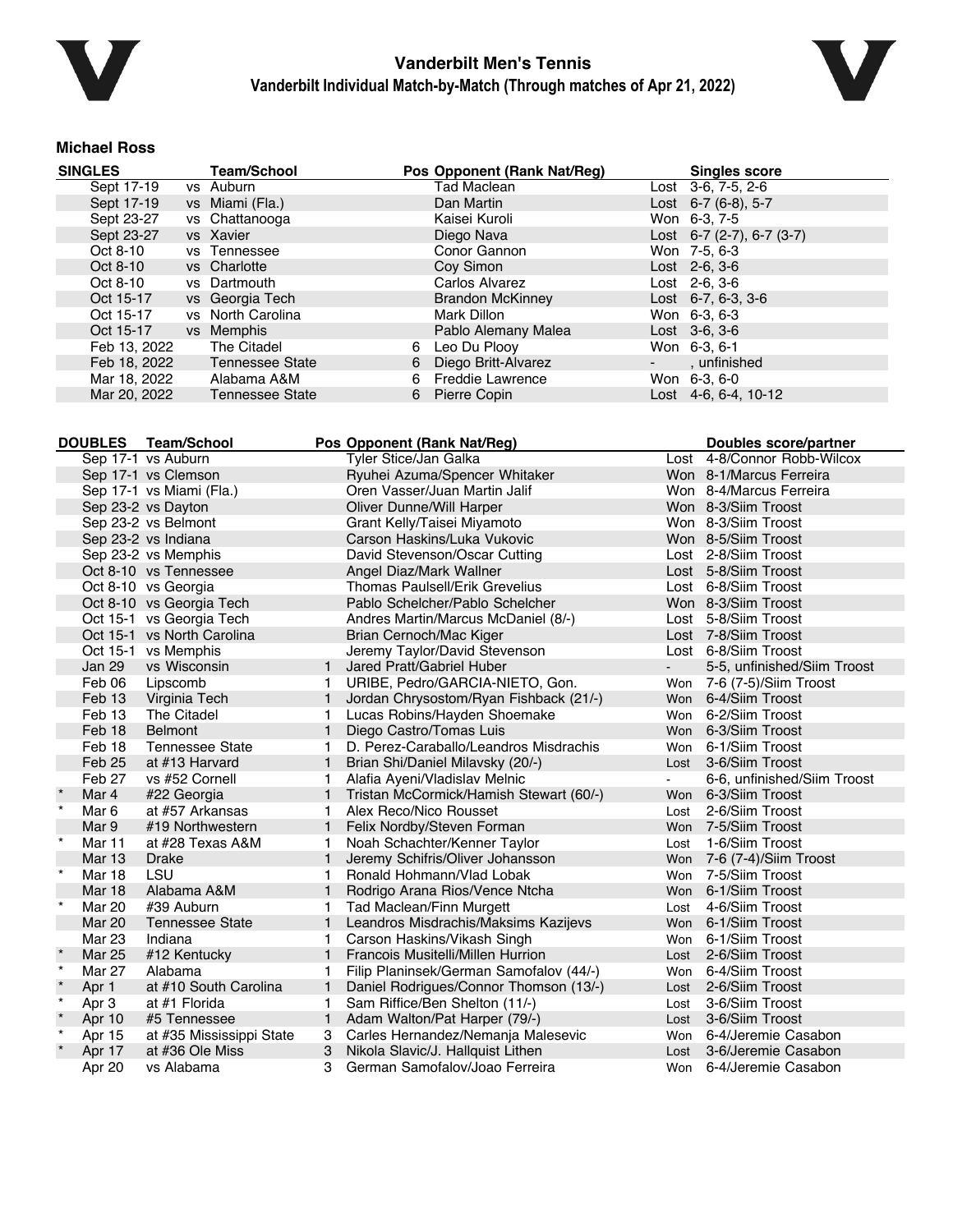



#### **Macsen Sisam**

| <b>SINGLES</b>               | <b>Team/School</b>      |   | Pos Opponent (Rank Nat/Reg) | <b>Singles score</b>       |
|------------------------------|-------------------------|---|-----------------------------|----------------------------|
| Sept 17-19                   | vs Auburn               |   | Spencer Gray                | Won 2-6, 7-5, 7-5          |
| Sept 17-19                   | vs Clemson              |   | Spencer Whitaker            | Lost 3-6, 5-7              |
| Sept 17-19                   | vs Miami (Fla.)         |   | Ilarion Danilchenko         | Won 6-1, 6-3               |
| Sept 23-27                   | vs Austin Peay          |   | Frederic Schlossmann        | Won 6-1, 6-2               |
| Sept 23-27                   | vs East Tennessee State |   | Dimitri Badra               | Won 2-6, 4-3, retired      |
| Sept 23-27                   | vs Indiana              |   | Ilya Tiraspolsky            | Won 6-0, 6-4               |
| Sept 23-27                   | vs Kentucky             |   | Francois Musitelli          | Lost 4-6, 0-6              |
| Oct 15-17                    | vs Georgia Tech         |   | <b>Brandon McKinney</b>     | Won 6-2, 6-3               |
| Oct 15-17                    | vs North Carolina       |   | Peter Murphy                | Lost $6-4$ , $3-6$ , $0-6$ |
| Oct 15-17                    | vs Lipscomb             |   | URIBE, Pedro                | Won 6-3, 2-6, 6-3          |
| Jan 29, 2022 vs Wisconsin    |                         | 6 | Tim Dzhurinskiy             | Lost 0-6, 5-7              |
| Feb 06, 2022                 | Lipscomb                | 6 | <b>SALAS TULLA, Carlos</b>  | Won 6-2, 6-1               |
| Feb 13, 2022                 | The Citadel             | 4 | S. Kamieniecki              | Won 6-1, 6-1               |
| Feb 18, 2022                 | Belmont                 | 6 | Alfred Wallin               | Won 7-6 (7-3), 6-2         |
| Feb 18, 2022                 | Tennessee State         | 4 | Leandros Misdrachis         | Won 6-2, 6-1               |
| Mar 18, 2022                 | Alabama A&M             |   | 5 Maties Torres-Ramis       | Won 6-1, 3-6, 6-3          |
| Mar 20, 2022                 | Tennessee State         | 5 | Nil Moinet                  | Won 6-2, 6-1               |
| Apr 17, 2022 at #36 Ole Miss |                         | 6 | Jakob Cadonau               | Won 4-6, 6-0, 6-2          |
| Apr 20, 2022                 | vs Alabama              | 6 | Zach Foster                 | Won 0-6, 7-6 (7-2), 6-2    |

| <b>DOUBLES</b> | <b>Team/School</b>         |   | Pos Opponent (Rank Nat/Reg)               |                | Doubles score/partner          |
|----------------|----------------------------|---|-------------------------------------------|----------------|--------------------------------|
|                | Sep 17-1 vs Auburn         |   | Will Nolan/Raul Dobai                     |                | Lost 7-9/Joubert Klopper       |
|                | Oct 15-1 vs North Carolina |   | Anuj Watane/Mark Dillon                   |                | Won 8-2/Connor Robb-Wilcox     |
| Oct 15-1       | vs Memphis                 |   | Harry Rock/Sam Edgar                      |                | Won 8-4/Connor Robb-Wilcox     |
| Feb 13         | The Citadel                | 3 | Leo Du Plooy/Josiah Schainblatt           |                | Won 6-0/Jeremie Casabon        |
| Feb 18         | Tennessee State            | 3 | Nil Moinet/Pierre Copin                   |                | Won 6-2/Jeremie Casabon        |
| Mar 18         | <b>LSU</b>                 | 3 | Boris Kozlov/Nick Watson                  |                | Won 6-4/Jeremie Casabon        |
| Mar 20         | #39 Auburn                 |   | Raul Dobai/Josh Raab                      | Lost           | 6-7 (5-7)/Jeremie Casabon      |
| Mar 25         | #12 Kentucky               | 3 | Liam Draxl/Alexandre LeBlanc              |                | 3-5, unfinished/Joubert Kloppe |
| Mar 27         | Alabama                    | 3 | Enzo Aquiard/Joao Ferreira                | Won            | 6-2/Jeremie Casabon            |
| Apr 1          | at #10 South Carolina      |   | 3 Toby Samuel/Casey Hoole                 |                | Lost 3-4/Jeremie Casabon       |
| Apr 3          | at #1 Florida              | 3 | Nate Bonetto/Duarte Vale                  |                | 4-5, unfinished/Jeremie Casab  |
| Apr 10         | #5 Tennessee               | 3 | Mark Wallner/Johannus Monday              |                | 5-3, unfinished/Jeremie Casab  |
| Apr 15         | at #35 Mississippi State   |   | Florian Broska/Gregor Ramskogler (46/-)   | $\blacksquare$ | 4-5, unfinished/Siim Troost    |
| Apr 17         | at #36 Ole Miss            |   | Lukas Engelhardt/Finn Reynolds (17/-)     |                | Won 6-3/Siim Troost            |
| Apr 20         | vs Alabama                 |   | Filip Planinsek/Patrick Kaukovalta (53/-) | Won            | 6-4/Siim Troost                |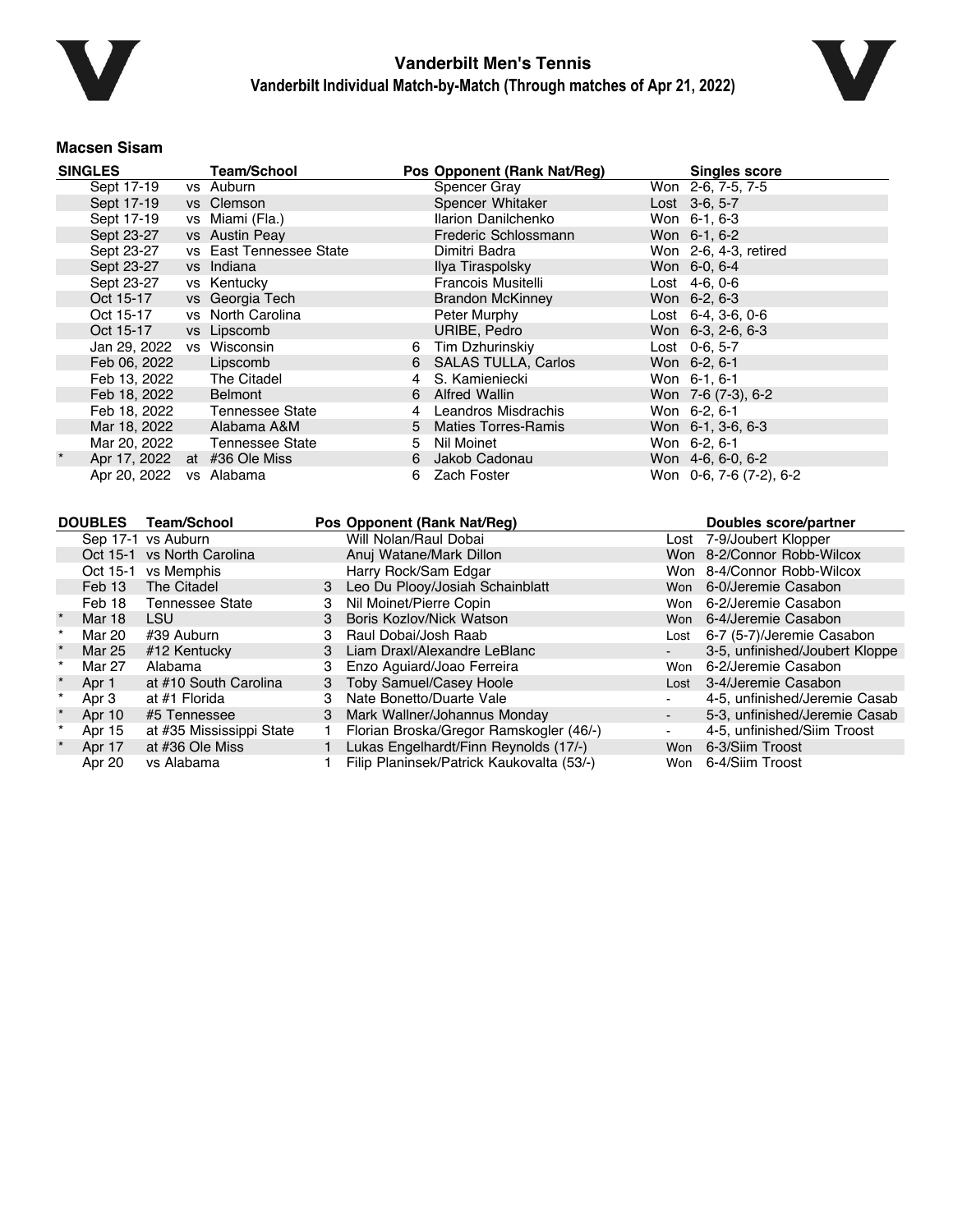



### **Siim Troost**

| <b>SINGLES</b> |                             | <b>Team/School</b>                    |   | Pos Opponent (Rank Nat/Reg) |                 | <b>Singles score</b>            |
|----------------|-----------------------------|---------------------------------------|---|-----------------------------|-----------------|---------------------------------|
|                | Sept 23-27                  | vs Chattanooga                        |   | Jacob Marshall              |                 | Won 6-0, 6-7 (4-7), 6-1         |
|                | Sept 23-27                  | vs Ball State                         |   | Eli Herran                  |                 | Won 6-2, 6-3                    |
|                | Sept 23-27                  | vs Louisville                         |   | Matthew Fung                |                 | Lost $6-7$ (3-7), 4-6           |
|                | Oct 8-10                    | vs South Carolina                     |   | Carter Morgan               |                 | Won 7-5, 6-4                    |
|                | Oct 8-10                    | vs Georgia                            |   | <b>Britton Johnston</b>     |                 | Lost $6-7$ (5-7), $6-2$ , $3-6$ |
|                | Oct 8-10                    | vs Charlotte                          |   | Stefanos Savva              |                 | Lost 3-6, 2-6                   |
|                | Oct 15-17                   | vs Georgia Tech                       |   | Angel Guerrero              |                 | Lost 4-6, 6-3, 5-7              |
|                | Oct 15-17                   | vs North Carolina                     |   | Chris Li                    |                 | Lost 0-6, 4-6                   |
|                | Oct 15-17                   | vs Memphis                            |   | Sam Edgar                   |                 | Won 6-3, 6-2                    |
|                | Jan 29, 2022 vs Wisconsin   |                                       |   | 5 Sebastian Vile            |                 | Lost 4-6, 2-6                   |
|                | Feb 13, 2022                | Virginia Tech                         | 6 | Alex Ix                     |                 | Lost 6-7 (6-8), 6-3, 7-10       |
|                | Feb 13, 2022                | The Citadel                           | 5 | <b>Lucas Robins</b>         |                 | Won 6-0, 6-2                    |
|                | Feb 18, 2022                | Tennessee State                       | 5 | D. Perez-Caraballo          |                 | Won 6-1, 6-3                    |
|                | Feb 25, 2022 at #13 Harvard |                                       | 6 | Steven Sun                  |                 | Lost $3-6, 6-7$ (6-8)           |
|                | Feb 27, 2022 vs #52 Cornell |                                       | 6 | Jack McCarthy               |                 | Won 6-4, 6-2                    |
| $\star$        | Mar 4, 2022                 | #22 Georgia                           | 6 | Erik Grevelius              |                 | Won 7-6 (7-4), 4-6, 7-5         |
| $\star$        | Mar 6, 2022                 | at #57 Arkansas                       | 6 | Aleksa Bucan (37/-)         |                 | Won 6-4, 6-4                    |
|                | Mar 9, 2022                 | #19 Northwestern                      | 6 | <b>Brian Berdusco</b>       |                 | Won 6-4, 7-6 (9-7)              |
| $\star$        | Mar 11, 2022                | at #28 Texas A&M                      | 6 | Luke Casper                 |                 | Lost 3-6, 6-3, 5-7              |
|                | Mar 13, 2022                | Drake                                 | 6 | <b>Reid Jarvis</b>          |                 | Won 6-3, 6-4                    |
| $\star$        | Mar 18, 2022                | <b>LSU</b>                            | 6 | Boris Kozlov                |                 | Won 6-4, 3-6, 6-2               |
|                | Mar 18, 2022                | Alabama A&M                           | 4 | Divesh Gahlot               |                 | Won 7-6 (7-5), 6-0              |
| $^\star$       | Mar 20, 2022                | #39 Auburn                            | 6 | Finn Murgett                |                 | Lost $4-6, 6-3, 3-6$            |
|                | Mar 23, 2022                | Indiana                               | 6 | <b>Michael Andre</b>        | $\sim$ 10 $\pm$ | 4-6, 4-2, unfinished            |
| $\star$        | Mar 25, 2022                | #12 Kentucky                          | 6 | Yasha Zemel                 |                 | Won 6-3, 6-3                    |
| $\star$        | Mar 27, 2022                | Alabama                               | 6 | <b>Zach Foster</b>          |                 | Won 6-1, 6-2                    |
| $\star$        | Apr 1, 2022                 | at #10 South Carolina                 | 6 | Carter Morgan               |                 | Won 6-3, 7-5                    |
| $\star$        | Apr 3, 2022                 | at #1 Florida                         | 6 | Abedallah Shelbayh          |                 | Won 6-3, 6-0                    |
| $\star$        | Apr 10, 2022                | #5 Tennessee                          | 6 | <b>Martim Prata</b>         |                 | Won 6-4, 6-3                    |
| $\star$        |                             | Apr 15, 2022 at #35 Mississippi State |   | 5 Alberto Colas             |                 | Lost 4-6, 0-6                   |
| $\star$        | Apr 17, 2022                | at #36 Ole Miss                       | 5 | Jan Soren Hain              |                 | Won 3-6, 6-4, 7-5               |
|                | Apr 20, 2022                | vs Alabama                            |   | 4 German Samofalov          |                 | Lost 1-6, 6-4, 4-6              |